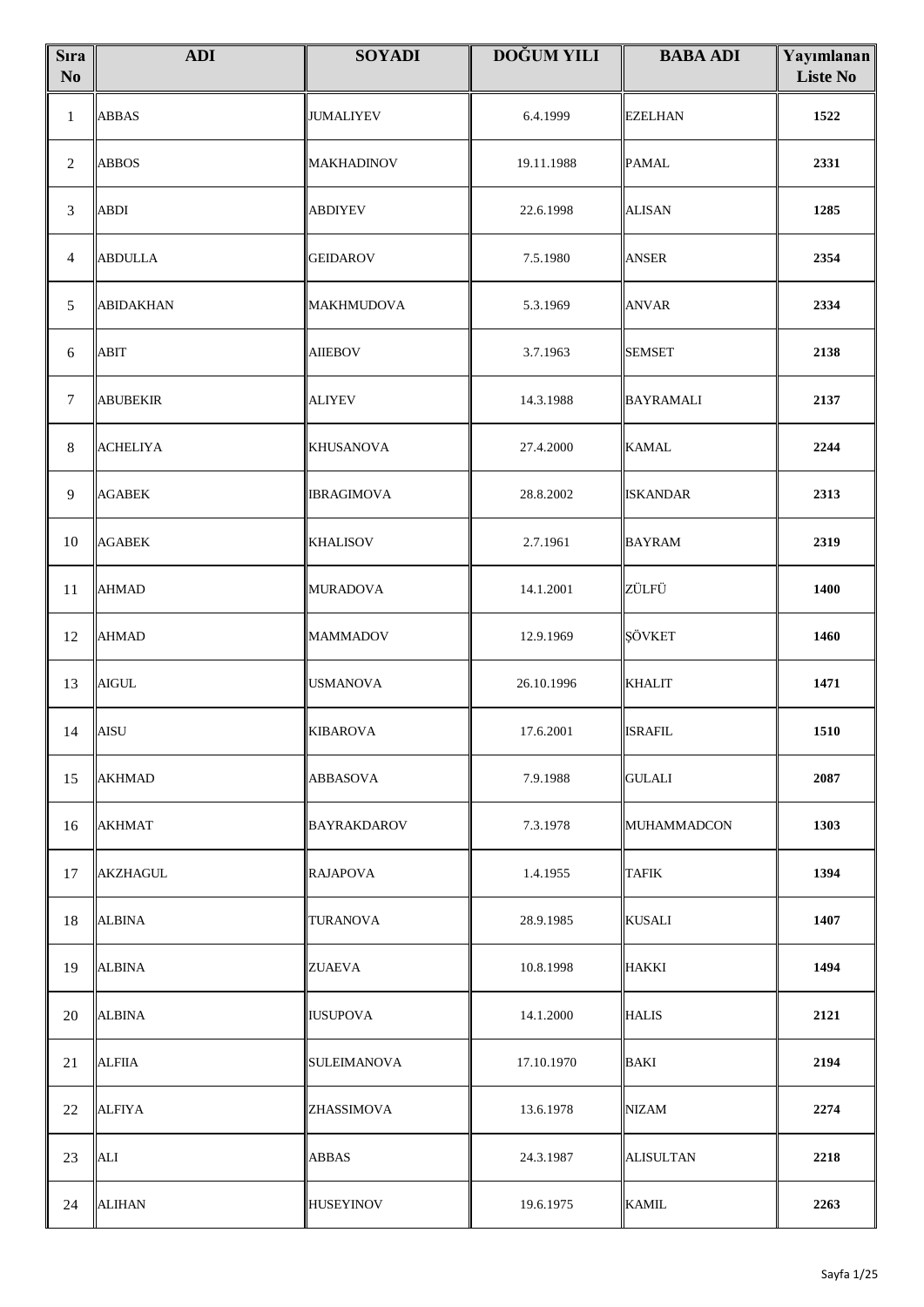| <b>S</b> ıra<br>No | <b>ADI</b>       | <b>SOYADI</b>      | <b>DOĞUM YILI</b> | <b>BABA ADI</b>  | Yayımlanan<br><b>Liste No</b> |
|--------------------|------------------|--------------------|-------------------|------------------|-------------------------------|
| 25                 | <b>ALIKHAN</b>   | <b>AMIRKHANI</b>   | 25.7.1998         | <b>NAZIM</b>     | 1476                          |
| 26                 | <b>ALIMARDAN</b> | <b>USMANOVA</b>    | 1.4.1990          | <b>KUSALI</b>    | 1472                          |
| 27                 | <b>ALIPASHA</b>  | <b>SAIDOV</b>      | 2.6.1959          | <b>ALANDAR</b>   | 1486                          |
| $28\,$             | ALİ              | VEYSALOV           | 20.5.1969         | <b>KERİM</b>     | 1310                          |
| 29                 | ALİ              | <b>NAZHIBOV</b>    | 16.4.1986         | <b>SARI</b>      | 1321                          |
| 30                 | ALİ              | <b>NAZIMOVA</b>    | 31.1.1975         | <b>KATIP</b>     | 2063                          |
| 31                 | ALİM             | ALİMOV             | 25.12.2001        | <b>RUSTAM</b>    | 1405                          |
| 32                 | <b>ALTUN</b>     | <b>KHASTANOGLY</b> | 11.2.1986         | <b>SHAKHMAN</b>  | 1343                          |
| 33                 | <b>AMAL</b>      | <b>KHASHİMOV</b>   | 17.9.1997         | <b>KHASHİMOV</b> | 1357                          |
| 34                 | <b>AMINA</b>     | <b>KHALILOVA</b>   | 9.8.1993          | <b>VALID</b>     | 1436                          |
| 35                 | <b>AMINA</b>     | <b>BEKIROVA</b>    | 16.5.1995         | <b>ALIZHAN</b>   | 1438                          |
| 36                 | <b>AMINA</b>     | <b>RUSHAMOVA</b>   | 3.2.1994          | <b>NASIR</b>     | 2183                          |
| 37                 | <b>AMINA</b>     | <b>MAMEDOVA</b>    | 11.2.1998         | <b>NURATDIN</b>  | 2190                          |
| 38                 | <b>AMINA</b>     | <b>SHAVKETOVA</b>  | 10.10.1992        | <b>IBRAHIM</b>   | 2203                          |
| 39                 | <b>AMRAH</b>     | <b>KELESHOV</b>    | 17.6.1997         | <b>SULEYMAN</b>  | 1317                          |
| 40                 | <b>AMRAH</b>     | <b>AHMADOV</b>     | 28.2.2001         | <b>RASHID</b>    | 1372                          |
| 41                 | <b>AMRAH</b>     | <b>USMANOV</b>     | 28.7.1998         | <b>BAŞİR</b>     | 2115                          |
| 42                 | <b>AMRAH</b>     | <b>IBRAHIMOV</b>   | 25.10.2001        | <b>AHMEDCAN</b>  | 2321                          |
| 43                 | <b>ANDAM</b>     | <b>AKHMEDOVA</b>   | 14.1.2001         | <b>IKRAM</b>     | 1326                          |
| 44                 | <b>ANSAR</b>     | <b>MURATOV</b>     | 30.12.1962        | <b>MURTAZ</b>    | 1356                          |
| 45                 | <b>ANSHA</b>     | <b>MAMEDOVA</b>    | 21.9.1991         | <b>BAYRAM</b>    | 1335                          |
| 46                 | <b>ANSHA</b>     | <b>VAZIROVA</b>    | 14.4.1998         | <b>SULEYMAN</b>  | 2347                          |
| 47                 | <b>ANVAR</b>     | <b>GUSEINOV</b>    | 10.8.1993         | <b>ZAHADDIN</b>  | 1348                          |
| 48                 | <b>ANVAR</b>     | <b>ASLANOVA</b>    | 15.6.1968         | <b>ISLAM</b>     | 1506                          |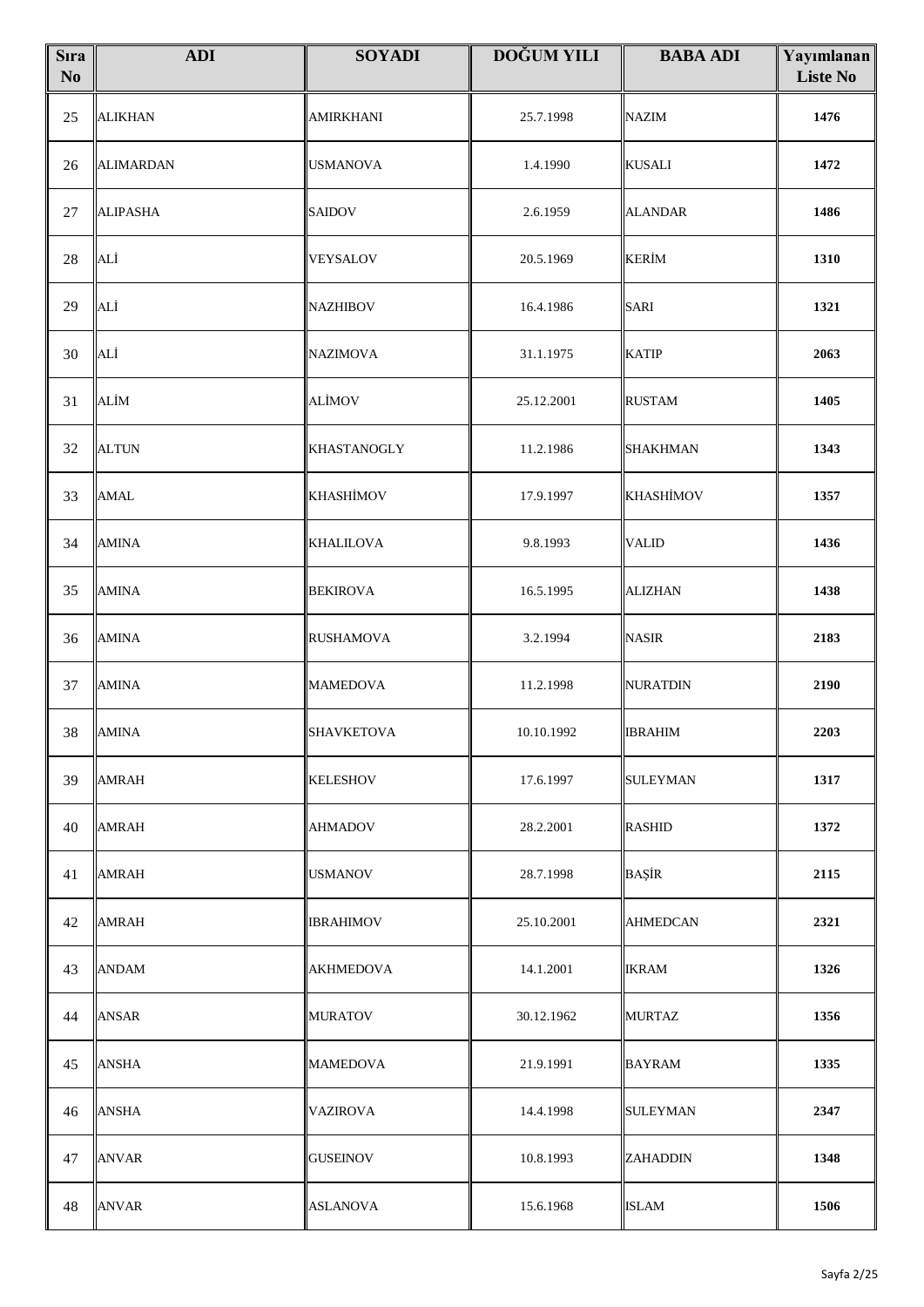| <b>S</b> ıra<br>N <sub>0</sub> | <b>ADI</b>        | <b>SOYADI</b>     | <b>DOĞUM YILI</b> | <b>BABA ADI</b> | Yayımlanan<br><b>Liste No</b> |
|--------------------------------|-------------------|-------------------|-------------------|-----------------|-------------------------------|
| 49                             | <b>ANVAR</b>      | <b>ASHIMOV</b>    | 10.9.1981         | <b>OMAR</b>     | 2145                          |
| 50                             | <b>ANVAR</b>      | SHAKHBAZOVA       | 12.8.1981         | <b>SABIRCAN</b> | 2207                          |
| 51                             | <b>ANVAR</b>      | <b>BADIROV</b>    | 30.8.1976         | <b>KADIR</b>    | 2211                          |
| 52                             | <b>ANVAR</b>      | <b>TAMINDAROV</b> | 7.2.2000          | <b>HASAN</b>    | 2213                          |
| 53                             | <b>ARMEN</b>      | <b>BADALOV</b>    | 19.7.1979         | <b>PASHA</b>    | 1363                          |
| 54                             | <b>ARZU</b>       | <b>ALIEVA</b>     | 26.2.2001         | <b>BAKHODIR</b> | 1453                          |
| 55                             | <b>ASIA</b>       | <b>SULTANOVA</b>  | 5.3.1963          | <b>KURŞİM</b>   | 1481                          |
| 56                             | <b>ASIF</b>       | <b>GOVHAROV</b>   | 3.3.1988          | <b>ISLAM</b>    | 1291                          |
| 57                             | ASIM              | <b>MURSALOV</b>   | 3.1.1987          | <b>SHAMSHAD</b> | 2322                          |
| 58                             | <b>ASKAR</b>      | SHAHPAZOV         | 20.8.1954         | <b>BEDIR</b>    | 2357                          |
| 59                             | <b>ASLAN</b>      | <b>AIVAZOV</b>    | 19.6.2000         | AİDYLKHAN       | 1319                          |
| 60                             | <b>ASLAN</b>      | <b>BADALOV</b>    | 19.10.2001        | <b>ARMEN</b>    | 1361                          |
| 61                             | <b>ASLAN</b>      | <b>AGHALIYEV</b>  | 22.4.1999         | <b>TAHIR</b>    | 1392                          |
| 62                             | <b>ASLAN</b>      | <b>ASLONOV</b>    | 26.4.2001         | <b>ALISHER</b>  | 1425                          |
| 63                             | <b>ASLANPASHA</b> | <b>SAIDOV</b>     | 15.4.1998         | ALİ PAŞA        | 1487                          |
| 64                             | <b>ASMAN</b>      | <b>NURILOEV</b>   | 28.2.1997         | <b>OSMAN</b>    | 2136                          |
| 65                             | <b>ASSIM</b>      | ZHASSIMAOV        | 27.12.1996        | SHAKZADA        | 2275                          |
| 66                             | ASSIYE            | <b>FADILOVA</b>   | 10.1.1955         | <b>VASIB</b>    | 2127                          |
| 67                             | <b>AYDIN</b>      | <b>RIDVANOV</b>   | 19.7.2000         | <b>ALIZAR</b>   | 1555                          |
| 68                             | <b>AZIZA</b>      | <b>DURSUNOVA</b>  | 5.10.1997         | <b>IBRAHIM</b>  | 1546                          |
| 69                             | AZIZA             | <b>AHMEDOVA</b>   | 3.3.2001          | <b>ZHABBOR</b>  | 2328                          |
| 70                             | <b>AZIZBEK</b>    | <b>OSMAONOV</b>   | 1.10.1992         | <b>MUHUTDIN</b> | 2080                          |
| 71                             | <b>BABAK</b>      | <b>IMANOV</b>     | 23.1.1997         | <b>SIVAYUS</b>  | 1552                          |
| 72                             | <b>BAGDAGUL</b>   | <b>ASRATOVA</b>   | 29.7.1971         | <b>KUSALI</b>   | 2176                          |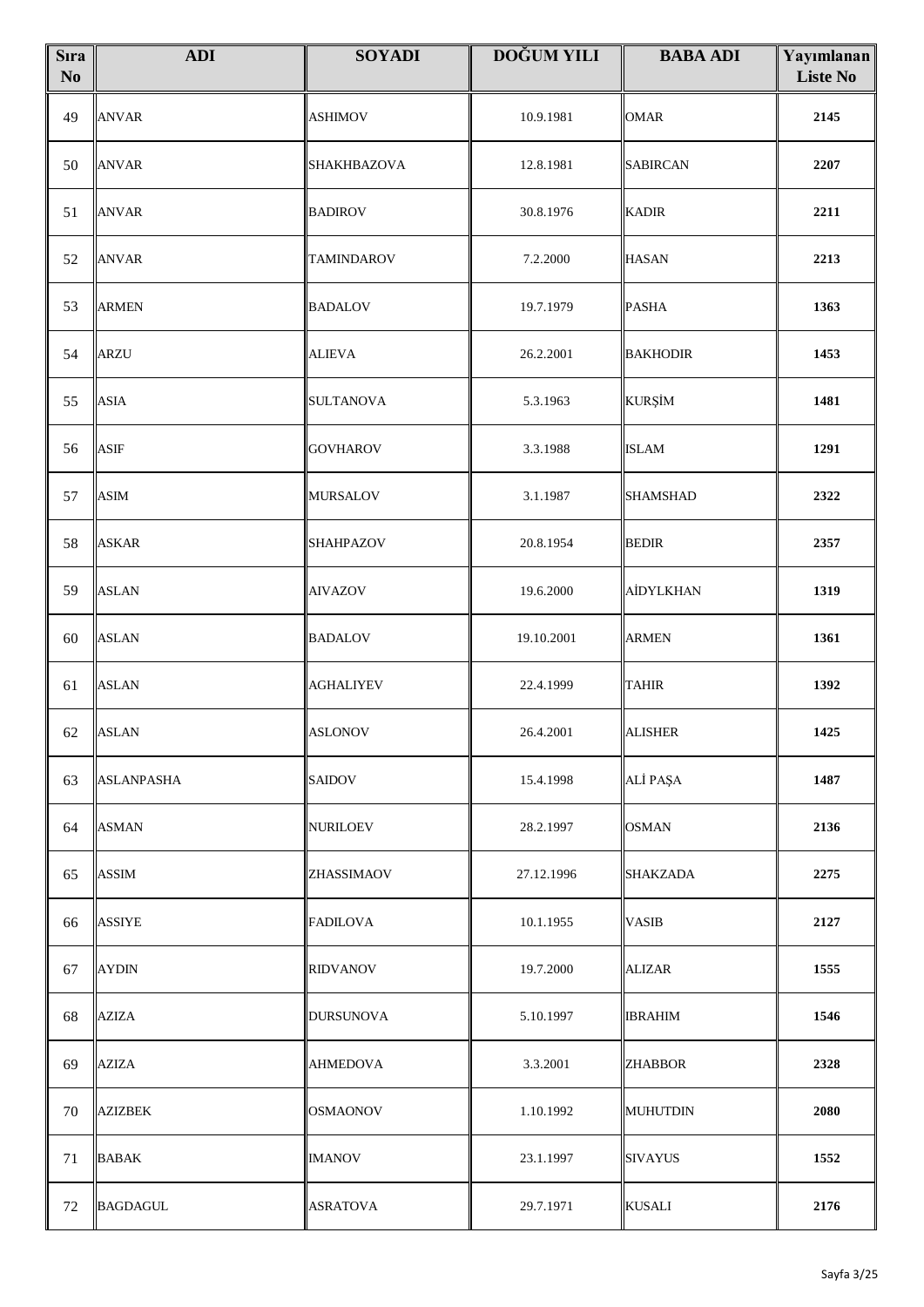| <b>S</b> ıra<br>$\mathbf{N}\mathbf{o}$ | <b>ADI</b>        | <b>SOYADI</b>       | <b>DOĞUM YILI</b> | <b>BABA ADI</b> | Yayımlanan<br><b>Liste No</b> |
|----------------------------------------|-------------------|---------------------|-------------------|-----------------|-------------------------------|
| 73                                     | <b>BAHADIR</b>    | <b>CUMALIYEV</b>    | 17.12.1998        | <b>KEZIM</b>    | 2342                          |
| 74                                     | <b>BAHAR</b>      | <b>GOVHAROVA</b>    | 15.3.1991         | <b>TEYMUR</b>   | 1292                          |
| 75                                     | <b>BAHTIYAR</b>   | SEYFOLAYEV          | 16.3.1993         | <b>FEZLI</b>    | 2118                          |
| 76                                     | <b>BAIRAM</b>     | <b>ISKANDAROV</b>   | 10.2.1997         | <b>SARVAL</b>   | 1307                          |
| 77                                     | <b>BAIRAM</b>     | OSMONOV             | 29.1.1998         | <b>RUSTAM</b>   | 1539                          |
| 78                                     | <b>BAIRAM</b>     | <b>SHAVKETOV</b>    | 25.2.1963         | <b>KAMAL</b>    | 2130                          |
| 79                                     | <b>BAIRAM</b>     | <b>SHAVKIEV</b>     | 29.3.1999         | <b>ISMAIL</b>   | 2281                          |
| 80                                     | <b>BAKHODIR</b>   | <b>ALIEV</b>        | 20.9.1972         | <b>AKHMED</b>   | 1440                          |
| 81                                     | <b>BAKHSHIBEK</b> | <b>FALULOV</b>      | 22.7.1963         | <b>ASLAN</b>    | 1519                          |
| 82                                     | <b>BAKHTIYAR</b>  | <b>AKIFOV</b>       | 8.7.1977          | <b>BEKTAY</b>   | 2243                          |
| 83                                     | <b>BAKHTIYAR</b>  | <b>GANIYEV</b>      | 24.1.1981         | NURETDIN        | 2335                          |
| 84                                     | <b>BATALOV</b>    | <b>BAIRAM</b>       | 28.4.1976         | <b>BOTAL</b>    | 1284                          |
| 85                                     | <b>BINALI</b>     | <b>KIBAROV</b>      | 23.2.1982         | <b>NABIDIN</b>  | 2312                          |
|                                        | 86 BORCHIN        | <b>CHAKHALOVA</b>   | 22.7.1977         | <b>JASIM</b>    | 1304                          |
| 87                                     | <b>BUKHEIDA</b>   | DZHAUBAEVA          | 24.6.1967         | <b>BAYRAM</b>   | 2330                          |
| 88                                     | <b>BURKHANOVA</b> | <b>BAYAN</b>        | 22.1.1968         | <b>KIBAR</b>    | 2099                          |
| 89                                     | <b>CAMAL</b>      | <b>CAFAROV</b>      | 8.5.1987          | <b>CAFAROV</b>  | 2179                          |
| 90                                     | <b>CHERKAS</b>    | SHAKHMANDAROV       | 18.8.1966         | <b>UKHTIYA</b>  | 2299                          |
| 91                                     | <b>DANIYOR</b>    | <b>AKIMOV</b>       | 25.6.1987         | <b>UMMAT</b>    | 1287                          |
| 92                                     | <b>DARIA</b>      | <b>ABDULLA KYZY</b> | 6.8.2000          | <b>ABDULLA</b>  | 2226                          |
| 93                                     | <b>DILARA</b>     | <b>KAZIMOVA</b>     | 12.2.1976         | <b>BİNALİ</b>   | 1320                          |
| 94                                     | <b>DILARAM</b>    | <b>LUMANOVA</b>     | 26.3.1972         | <b>KUÇALI</b>   | 1318                          |
| 95                                     | <b>DILARAM</b>    | VELAEVA             | 25.1.1970         | <b>VELAEV</b>   | 2107                          |
| 96                                     | <b>DILBAR</b>     | <b>AMRIEVA</b>      | 2.3.1991          | <b>FARID</b>    | 1380                          |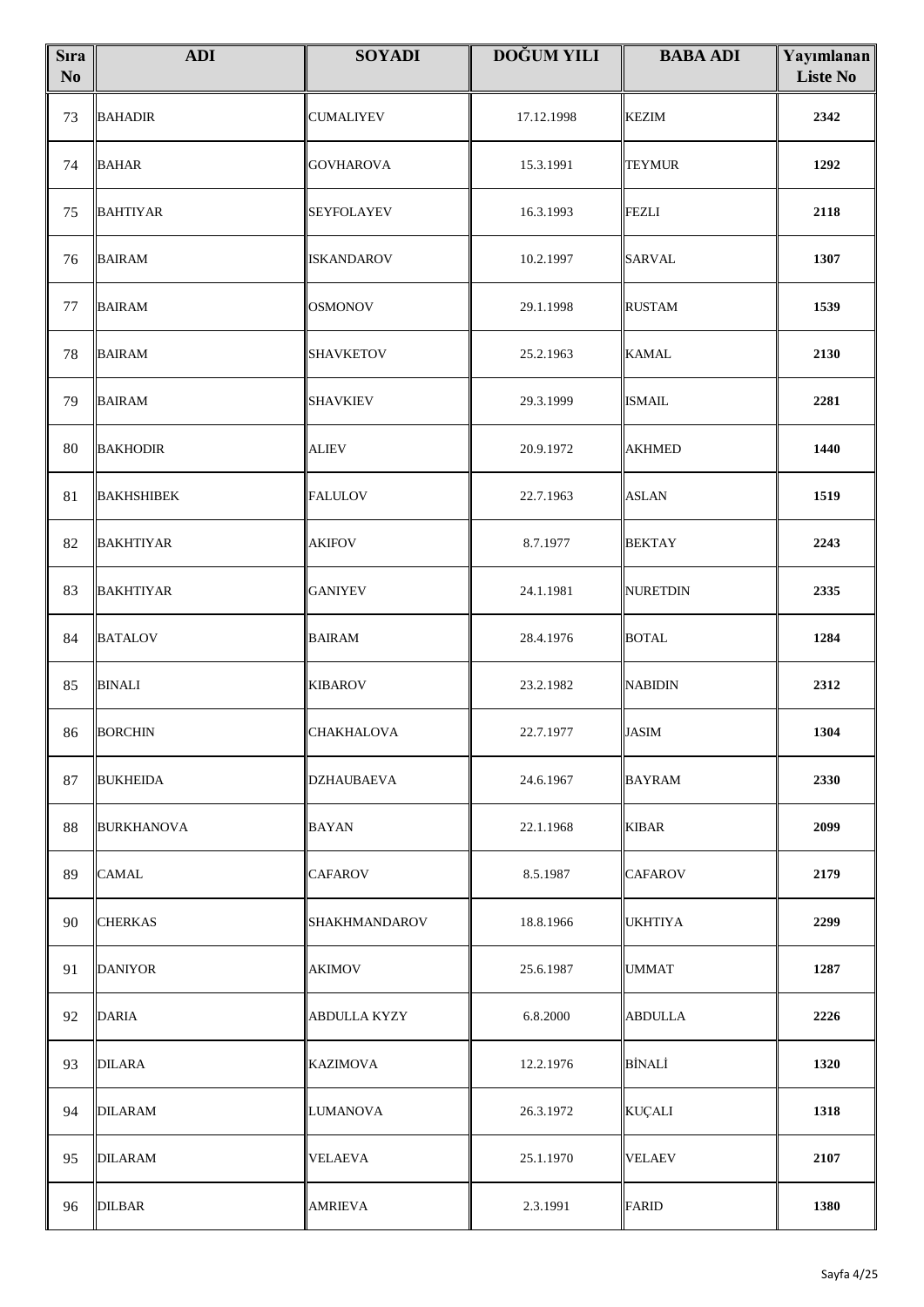| <b>S</b> ıra<br>$\mathbf{N}\mathbf{o}$ | <b>ADI</b>      | <b>SOYADI</b>      | <b>DOĞUM YILI</b> | <b>BABA ADI</b>   | Yayımlanan<br><b>Liste No</b> |
|----------------------------------------|-----------------|--------------------|-------------------|-------------------|-------------------------------|
| 97                                     | <b>DILBAR</b>   | <b>MIRZAYEVA</b>   | 2.4.1978          | <b>BOLABEK</b>    | 2068                          |
| 98                                     | <b>DILDORA</b>  | <b>GEYDAROVA</b>   | 20.1.1987         | <b>ABDURAHMAN</b> | 2114                          |
| 99                                     | <b>DILMUROD</b> | <b>AFRASIMOV</b>   | 16.3.1959         | <b>ZEKI</b>       | 2189                          |
| 100                                    | <b>DILSHAT</b>  | ANSARAOVA          | 24.5.1955         | <b>BESIR</b>      | 2065                          |
| 101                                    | <b>DINARA</b>   | <b>MAKHAMATOVA</b> | 22.6.1990         | <b>ANSAR</b>      | 1549                          |
| 102                                    | <b>DİLRUBA</b>  | <b>RAHMANOVA</b>   | 10.6.1975         | <b>AHLMAN</b>     | 1299                          |
| 103                                    | <b>DURSUN</b>   | ZAHADDINOV         | 12.1.2000         | <b>CABBAR</b>     | 1484                          |
| 104                                    | <b>DZHALIL</b>  | <b>IBRAGIMOV</b>   | 2.12.1995         | <b>RADIHAN</b>    | 2149                          |
| 105                                    | <b>DZHAMAL</b>  | <b>SHUKUROVA</b>   | 7.7.1983          | <b>UMAR</b>       | 2345                          |
| 106                                    | <b>DZHAVID</b>  | <b>ABASOVA</b>     | 8.6.1984          | <b>ASIM</b>       | 1397                          |
| 107                                    | <b>EINADIK</b>  | <b>AIDINOVA</b>    | 15.9.1979         | TAŞMAHAMAT        | 2193                          |
| 108                                    | <b>EKHTIBOR</b> | <b>KHALILOVA</b>   | 10.11.1960        | <b>MUKIM</b>      | 1300                          |
| 109                                    | <b>ELDAR</b>    | <b>DZHAFAROV</b>   | 15.1.1994         | <b>ALISHER</b>    | 1548                          |
|                                        | 110 ELDAR       | <b>RADZHABOV</b>   | 25.7.1992         | <b>ILIMDAR</b>    | 2181                          |
| 111                                    | <b>ELDAR</b>    | SARAZHEVA          | 7.5.1980          | <b>ALEMDAR</b>    | 2358                          |
| 112                                    | <b>ELKHAN</b>   | <b>TAHIROV</b>     | 29.7.1997         | <b>AYDIN</b>      | 1355                          |
| 113                                    | <b>ELKHAN</b>   | <b>SEYIDZADE</b>   | 4.4.1991          | MİRHÜSEYIN        | 2120                          |
| 114                                    | <b>ELMIRA</b>   | MUSHUROVA          | 2.11.1980         | <b>PARIDA</b>     | 979                           |
| 115                                    | <b>ELMIRA</b>   | SAIDOVA            | 23.6.1963         | <b>MALIK</b>      | 1489                          |
| 116                                    | <b>ELMIRA</b>   | <b>VEISALOVA</b>   | 13.2.1973         | <b>RASIM</b>      | 1507                          |
| 117                                    | <b>ELMIRA</b>   | <b>KAZIM</b>       | 3.8.1968          | <b>ZIYADIN</b>    | 1538                          |
| 118                                    | <b>ELMIRA</b>   | RAIMOVA            | 16.2.1978         | TEMUALI           | 2110                          |
| 119                                    | <b>ELMIRA</b>   | ZHAFAROVA          | 13.11.1988        | <b>MUKIM</b>      | 2362                          |
| 120                                    | <b>ELNARA</b>   | <b>GAJIYEVA</b>    | 29.4.1985         | <b>MURSADIN</b>   | 1557                          |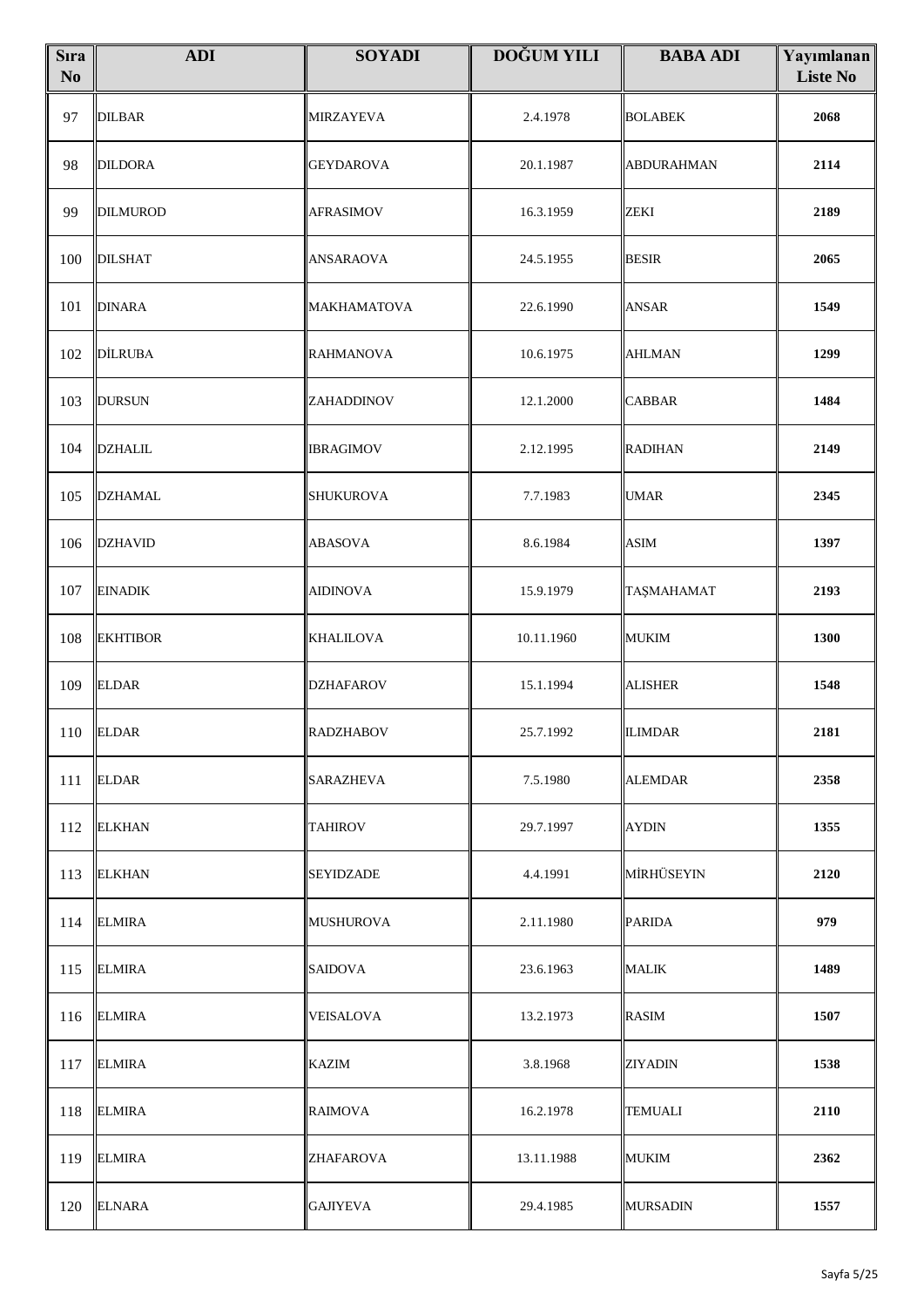| <b>S</b> ıra<br>$\mathbf{N}\mathbf{o}$ | <b>ADI</b>               | <b>SOYADI</b>      | <b>DOĞUM YILI</b> | <b>BABA ADI</b> | Yayımlanan<br><b>Liste No</b> |
|----------------------------------------|--------------------------|--------------------|-------------------|-----------------|-------------------------------|
| 121                                    | <b>ELNARA</b>            | <b>NADIMOVA</b>    | 1.10.1978         | <b>IBRAHIM</b>  | 2072                          |
| 122                                    | <b>ELSEVAR</b>           | <b>AHMADOVA</b>    | 13.6.1984         | <b>AHMED</b>    | 1478                          |
| 123                                    | <b>ELVIRA</b>            | <b>KURBANOVA</b>   | 5.8.1986          | <b>FASLI</b>    | 1384                          |
| 124                                    | <b>ELVIRA</b>            | <b>MAKHMUD</b>     | 22.5.1991         | <b>KUSALI</b>   | 2166                          |
| 125                                    | <b>ELVIRA</b>            | <b>MUSSAYEVA</b>   | 6.8.1986          | <b>MUSSAYER</b> | 2240                          |
| 126                                    | <b>ELVIR</b>             | <b>DZHASIMOVA</b>  | 22.12.1998        | <b>ALAADDIN</b> | 2276                          |
| 127                                    | <b>EMINA</b>             | <b>SARAZHEVA</b>   | 19.8.1980         | <b>MAMED</b>    | 2307                          |
| 128                                    | <b>EMINA TASHTANOVNA</b> | <b>MAMEDOVA</b>    | 14.11.1990        | <b>TASHTAN</b>  | 1302                          |
| 129                                    | <b>FADIMA</b>            | <b>MAKHRAMOVA</b>  | 24.5.1997         | <b>JASIM</b>    | 2273                          |
| 130                                    | <b>FADLI</b>             | <b>MURATOV</b>     | 19.1.1993         | <b>FARAMIZ</b>  | 2249                          |
| 131                                    | <b>FAKHRADDIN</b>        | AHMADOV            | 17.9.1980         | <b>HALIS</b>    | 2146                          |
| 132                                    | FAKHRIDDIN               | <b>KHAMDIEV</b>    | 7.7.1987          | <b>NURITDIN</b> | 1314                          |
| 133                                    | FAKHRIDDIN               | <b>DAVUDOV</b>     | 19.8.1998         | <b>MURAT</b>    | 1366                          |
|                                        | 134 FAKHRIDIN            | <b>DZHALALOV</b>   | 24.9.1969         | <b>PASALI</b>   | 1352                          |
| 135                                    | <b>FARIDA</b>            | IBRAGIMOVA         | 22.4.1981         | SARVAL          | 1387                          |
| 136                                    | <b>FARIDA</b>            | IUSUPOVA           | 22.5.1992         | KAZIM           | 1466                          |
| 137                                    | <b>FARIDA</b>            | ZIIEVA             | 13.3.1980         | SAHPAZ          | 1473                          |
| 138                                    | <b>FARIDA</b>            | ABBASOVA           | 22.2.1998         | ZAKHADDIN       | 2086                          |
| 139                                    | <b>FARIDA</b>            | <b>RIDVANOVA</b>   | 25.4.1995         | <b>IBRAHIM</b>  | 2272                          |
| 140                                    | <b>FARIDA</b>            | AIDYNOVA           | 24.8.1981         | <b>TASTIMIR</b> | 2302                          |
| 141                                    | <b>FATIMA</b>            | <b>MAMADALIEVA</b> | 21.9.1984         | <b>BAHADIR</b>  | 2088                          |
| 142                                    | <b>FATIMA</b>            | <b>AKHMEDOVA</b>   | 15.6.1953         | MAHSUD          | 2089                          |
| 143                                    | <b>FATIMA</b>            | ABDULLAYEVA        | 9.9.1985          | <b>SHAHZODA</b> | 2094                          |
| 144                                    | <b>FATIMA</b>            | <b>KURBANOVA</b>   | 2.11.1990         | <b>RADIHAN</b>  | 2111                          |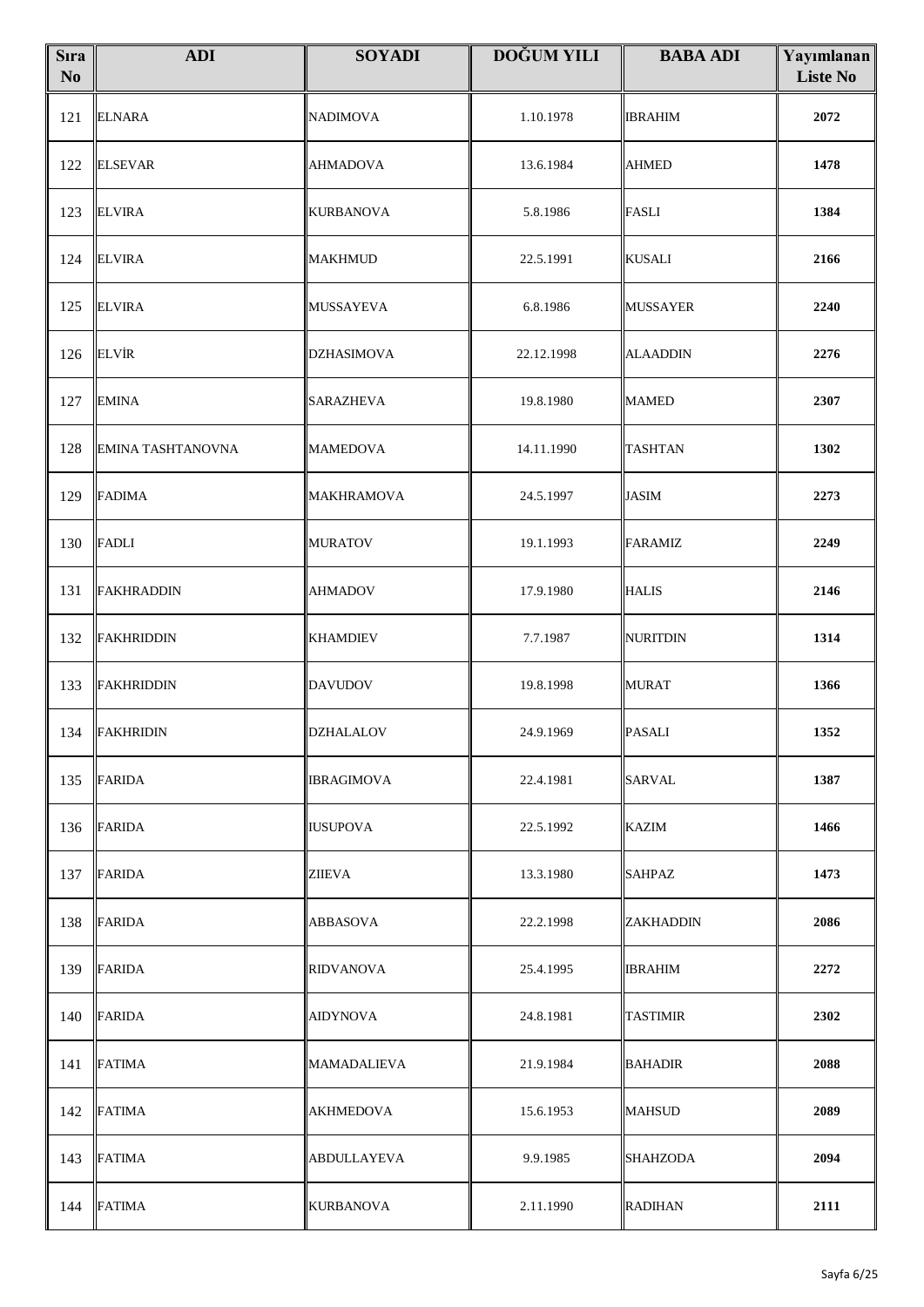| <b>S</b> ıra<br>$\mathbf{N}\mathbf{o}$ | <b>ADI</b>        | <b>SOYADI</b>     | <b>DOĞUM YILI</b> | <b>BABA ADI</b>  | Yayımlanan<br><b>Liste No</b> |
|----------------------------------------|-------------------|-------------------|-------------------|------------------|-------------------------------|
| 145                                    | <b>FATIMA</b>     | <b>AKHMEDOV</b>   | 10.8.1992         | <b>NURADDIN</b>  | 2238                          |
| 146                                    | <b>FATKUMA</b>    | <b>BOLKVADZE</b>  | 10.5.1969         | <b>SAKIR</b>     | 1421                          |
| 147                                    | <b>FAYATI</b>     | <b>TAHIROVA</b>   | 8.2.1959          | <b>ILYAZ</b>     | 2153                          |
| 148                                    | <b>FAZLI</b>      | <b>MURATOV</b>    | 20.8.1994         | FARAMİZ          | 1330                          |
| 149                                    | FERUZA            | <b>ABBASOVA</b>   | 25.4.1987         | <b>KUSALI</b>    | 1293                          |
| 150                                    | FERUZA            | <b>NABIEVA</b>    | 4.3.1975          | <b>VAID</b>      | 1341                          |
| 151                                    | <b>FERUZA</b>     | <b>KHASANOVA</b>  | 31.1.2002         | ZAIR             | 2169                          |
| 152                                    | FERUZA            | <b>RIDVANOVA</b>  | 3.5.1978          | YAZDAN           | 2279                          |
| 153                                    | FERUZA            | <b>ASHUROVA</b>   | 25.2.1949         | <b>MURTAZA</b>   | 2317                          |
| 154                                    | <b>FLORA</b>      | <b>BAITAROVA</b>  | 27.8.1980         | <b>SAHISMAIL</b> | 1301                          |
| 155                                    | <b>GANIMA</b>     | CHAKHALIDZE       | 18.7.1995         | <b>SAMIL</b>     | 1477                          |
| 156                                    | <b>GAVKHAR</b>    | <b>RAJABOVA</b>   | 10.4.1987         | <b>MUHAMMAD</b>  | 2212                          |
| 157                                    | <b>GOZAL</b>      | MAMMADALIYEVA     | 12.3.1968         | ÇAHAL            | 1531                          |
|                                        | 158 GUIIAR        | <b>MUZAFOROVA</b> | 12.10.1965        | <b>ENVER</b>     | 1441                          |
| 159                                    | <b>GUIMIRA</b>    | SHAKHZADAEVA      | 1.8.1992          | <b>HASIMJON</b>  | 1463                          |
| 160                                    | <b>GULALI</b>     | KAMBAROVA         | 13.4.1957         | KAMBAR           | 2294                          |
| 161                                    | <b>GULANDON</b>   | SULEIMANOVA       | 14.7.1985         | <b>ZAKHADIN</b>  | 2247                          |
| 162                                    | <b>GULASAR</b>    | IURSHANOVA        | 8.5.1999          | <b>RASHID</b>    | 1431                          |
| 163                                    | <b>GULBAKHAR</b>  | <b>AIDINOVA</b>   | 12.6.1970         | <b>KIBAR</b>     | 1511                          |
| 164                                    | <b>GULBAYAZ</b>   | AKIMOVA           | 21.11.1958        | AGALI            | 1288                          |
| 165                                    | <b>GULBAYAZ</b>   | <b>SHARIPOVA</b>  | 17.7.1978         | <b>MURAT</b>     | 1340                          |
| 166                                    | <b>GULCHEKHRA</b> | CHUVADZE          | 23.9.1974         | <b>HAMID</b>     | 1536                          |
| 167                                    | <b>GULCHOHRA</b>  | MURTAZAYEVA       | 24.3.1958         | <b>RUSTAM</b>    | 2125                          |
| 168                                    | <b>GULCICEK</b>   | <b>MAMEDOVA</b>   | 26.9.1966         | <b>HAMID</b>     | 1470                          |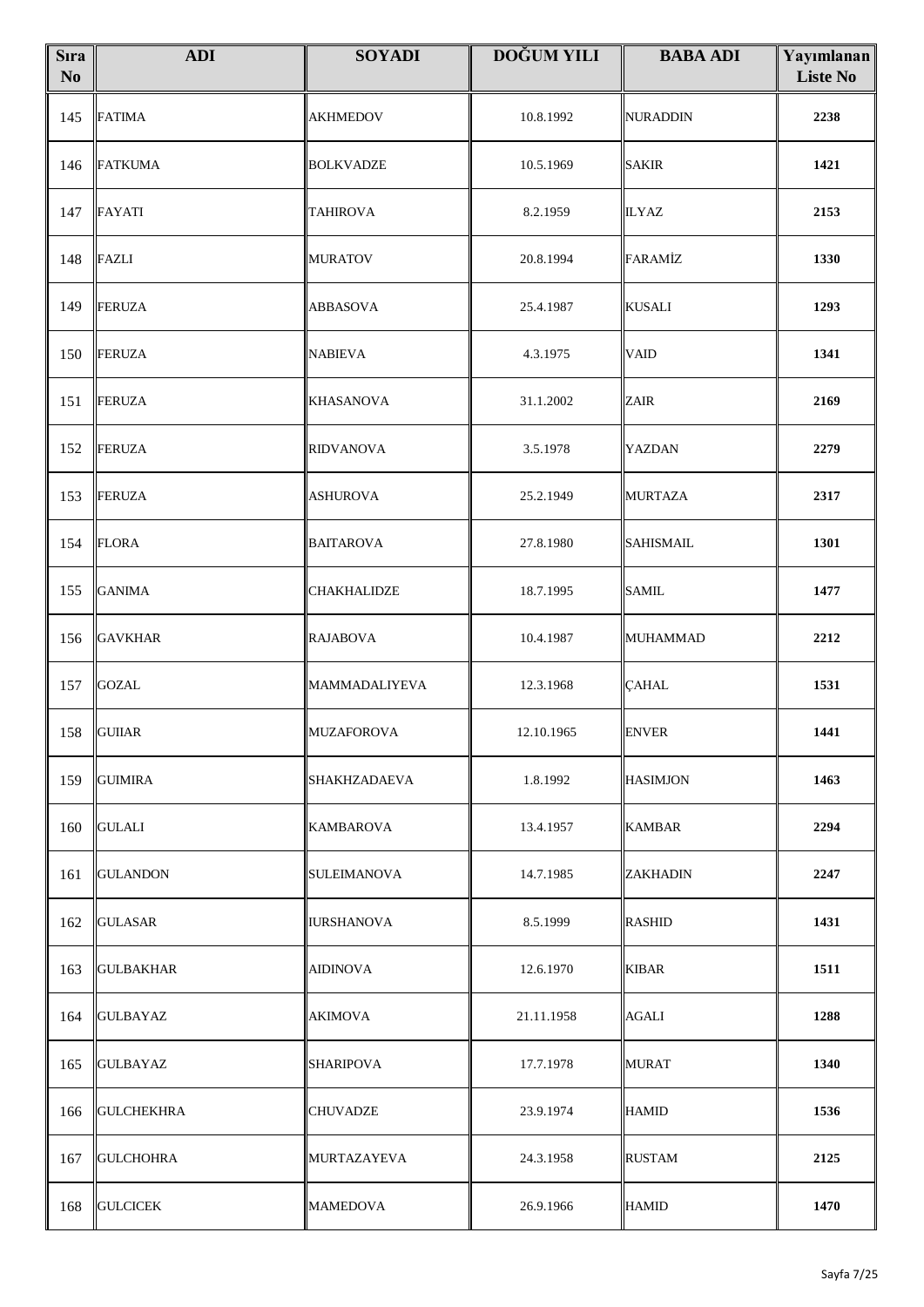| <b>S</b> ıra<br>N <sub>0</sub> | <b>ADI</b>       | <b>SOYADI</b>      | <b>DOĞUM YILI</b> | <b>BABA ADI</b> | Yayımlanan<br><b>Liste No</b> |
|--------------------------------|------------------|--------------------|-------------------|-----------------|-------------------------------|
| 169                            | <b>GULCKHERA</b> | <b>SATAEVA</b>     | 18.10.1985        | <b>ANVAR</b>    | 2269                          |
| 170                            | <b>GULDASTA</b>  | <b>MAMMADOVA</b>   | 2.4.1970          | <b>MUSTAFA</b>  | 1459                          |
| 171                            | <b>GULETAR</b>   | SHAPAZOVA          | 15.9.1984         | <b>AMIRSO</b>   | 2222                          |
| 172                            | <b>GULFINAZ</b>  | <b>MURADOVA</b>    | 10.5.1996         | <b>KAZIM</b>    | 1547                          |
| 173                            | <b>GULHARA</b>   | <b>IZATOVA</b>     | 29.1.1992         | <b>MEHMET</b>   | 1383                          |
| 174                            | <b>GULI</b>      | <b>OMARALIYEVA</b> | 1.9.1974          | <b>MAVLUD</b>   | 1313                          |
| 175                            | <b>GULISTAN</b>  | <b>MAVLIUDOVA</b>  | 15.10.1989        | <b>KAMIL</b>    | 1558                          |
| 176                            | <b>GULKBAHAR</b> | <b>BILYALOVA</b>   | 15.3.1964         | <b>KUCHALI</b>  | 2268                          |
| 177                            | <b>GULKHAN</b>   | <b>ZULIPOVA</b>    | 9.6.1952          | <b>KAYAN</b>    | 2241                          |
| 178                            | <b>GULKHANIM</b> | <b>CHICHOGZY</b>   | 5.3.1990          | <b>MERALI</b>   | 2119                          |
| 179                            | <b>GULKHANIM</b> | <b>USSEINOVA</b>   | 31.3.1983         | <b>KAPTAN</b>   | 2340                          |
| 180                            | <b>GULKHANMY</b> | <b>ZUFAROVA</b>    | 22.9.1992         | <b>IAZDAN</b>   | 2353                          |
| 181                            | <b>GULLAR</b>    | <b>FAZAIROVA</b>   | 10.6.1964         | <b>HAFIZ</b>    | 1315                          |
| 182                            | <b>GULLIZAR</b>  | <b>NURIYEVA</b>    | 31.10.1968        | <b>KURSEM</b>   | 1528                          |
| 183                            | <b>GULMIRA</b>   | <b>KAPADZE</b>     | 5.6.1985          | <b>OSPAN</b>    | 2096                          |
| 184                            | <b>GULMIRA</b>   | SABITOVA           | 14.11.1987        | MAHSUT          | 2205                          |
| 185                            | <b>GULMIRA</b>   | <b>SHAKHBAZOVA</b> | 7.12.1984         | <b>HASAN</b>    | 2206                          |
| 186                            | <b>GULMIRA</b>   | AFRASİMOVA         | 1.3.1991          | <b>AYDIN</b>    | 2282                          |
| 187                            | <b>GULNARA</b>   | <b>SATAEVA</b>     | 24.8.1993         | <b>MAVLUD</b>   | 1336                          |
| 188                            | <b>GULNARA</b>   | ABASOVA            | 5.2.1989          | <b>AZIZ</b>     | 1381                          |
| 189                            | <b>GULNARA</b>   | ABDULOVA           | 11.5.1977         | AHMED           | 1395                          |
| 190                            | <b>GULNARA</b>   | ASLANOVA           | 4.6.1970          | AFRAIL          | 1505                          |
| 191                            | <b>GULNARA</b>   | SATAEVA            | 24.8.1993         | MAVLUD          | 2229                          |
| 192                            | <b>GULNARA</b>   | <b>SATAYEVA</b>    | 6.10.1993         | <b>MIZRAM</b>   | 2284                          |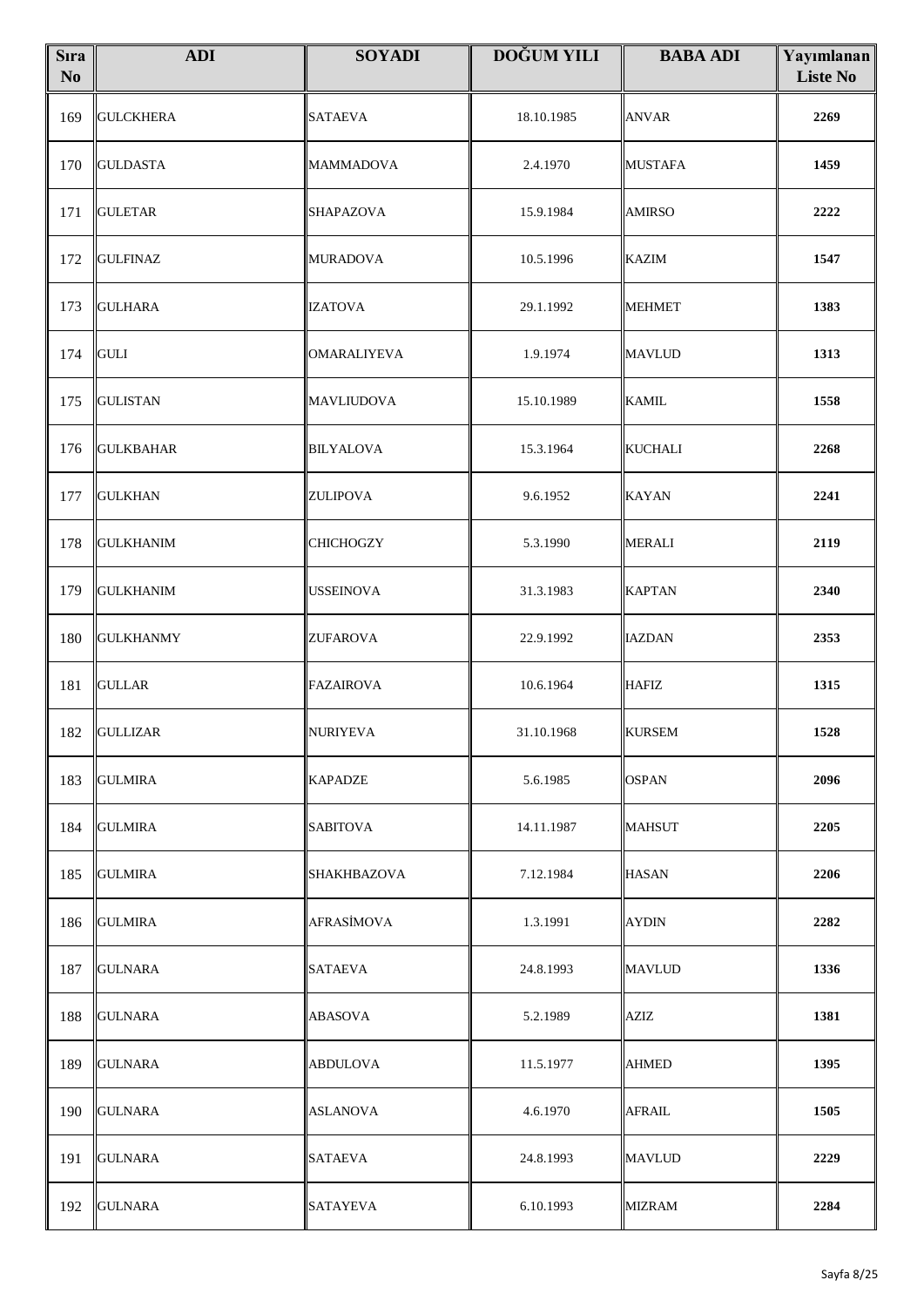| <b>S</b> ıra<br>N <sub>o</sub> | <b>ADI</b>       | <b>SOYADI</b>            | <b>DOĞUM YILI</b> | <b>BABA ADI</b>  | Yayımlanan<br><b>Liste No</b> |
|--------------------------------|------------------|--------------------------|-------------------|------------------|-------------------------------|
| 193                            | <b>GULNAS</b>    | ZHAPARKULOVA             | 16.10.1977        | İSMAIL           | 1346                          |
| 194                            | <b>GULNORA</b>   | <b>ALIYEVA</b>           | 13.1.1962         | NADIR            | 1283                          |
| 195                            | <b>GULNORA</b>   | <b>MAZHIDOVA</b>         | 21.10.1977        | <b>SABIR</b>     | 2116                          |
| 196                            | <b>GULNOZA</b>   | <b>MAKHMUDOVA</b>        | 1.5.1987          | <b>ANVARCAN</b>  | 1529                          |
| 197                            | <b>GULSAKHAR</b> | <b>AKHMEDOVA</b>         | 6.8.1985          | <b>VAKHID</b>    | 1371                          |
| 198                            | <b>GULSAKHAR</b> | <b>ISAEVA</b>            | 15.10.1965        | SULEYMAN         | 1499                          |
| 199                            | <b>GULSAKHAR</b> | <b>ABDULLAYEVA</b>       | 16.12.1981        | <b>SAPARBEY</b>  | 2338                          |
| 200                            | <b>GULSANAM</b>  | <b>USMANOVA</b>          | 11.6.1971         | <b>SAHMARDAN</b> | 1411                          |
| 201                            | <b>GULSARA</b>   | <b>CHINKAROVA</b>        | 26.3.1966         | <b>KAZIM</b>     | 2091                          |
| 202                            | <b>GULYANAZ</b>  | ZHALALOVA                | 26.12.1949        | <b>AMAZMIY</b>   | 2351                          |
| 203                            | <b>GULZADA</b>   | <b>SHOVKATOVA</b>        | 15.4.1968         | ADIL             | 1327                          |
| 204                            | <b>GULZADA</b>   | <b>MATANOVA</b>          | 5.3.1982          | SAYDIN           | 1399                          |
| 205                            | <b>GULZADA</b>   | <b>KHAMDIEVA</b>         | 9.3.1989          | NURIDDIN         | 1456                          |
|                                | 206 GUNASH       | BAYRAGDAROVA             | 18.4.1998         | <b>RESUL</b>     | 2204                          |
| 207                            | <b>GUNASLI</b>   | <b>KAMBAROVA</b>         | 18.7.1959         | <b>AYDIN</b>     | 2293                          |
| 208                            | <b>GUNAZ</b>     | GANBAROVA                | 26.9.1979         | YAZDAN           | 2188                          |
| 209                            | <b>GUNEL</b>     | <b>DAVRUSHEVA</b>        | 13.7.2001         | SERALI           | 2259                          |
| 210                            | <b>GUZAL</b>     | <b>KHAJI DURSUN OGLY</b> | 16.7.1993         | MABBI            | 978                           |
| 211                            | <b>GUZAL</b>     | <b>AMRIYEVA</b>          | 5.8.1997          | <b>HALIL</b>     | 1396                          |
| 212                            | <b>HASAN</b>     | <b>MURSALOV</b>          | 28.7.2001         | <b>FATALI</b>    | 2151                          |
| 213                            | <b>HASIYA</b>    | <b>ALIYEVA</b>           | 30.6.1952         | <b>AHMET</b>     | 2173                          |
| 214                            | <b>HULNORA</b>   | <b>SHAKHMANOVA</b>       | 7.6.1985          | MAVLUT           | 1419                          |
| 215                            | <b>HULZADA</b>   | <b>ALIIEVA</b>           | 2.12.1980         | <b>HULALI</b>    | 1462                          |
| 216                            | <b>HUSEYN</b>    | <b>POLULOV</b>           | 15.10.1994        | ZİYA             | 2154                          |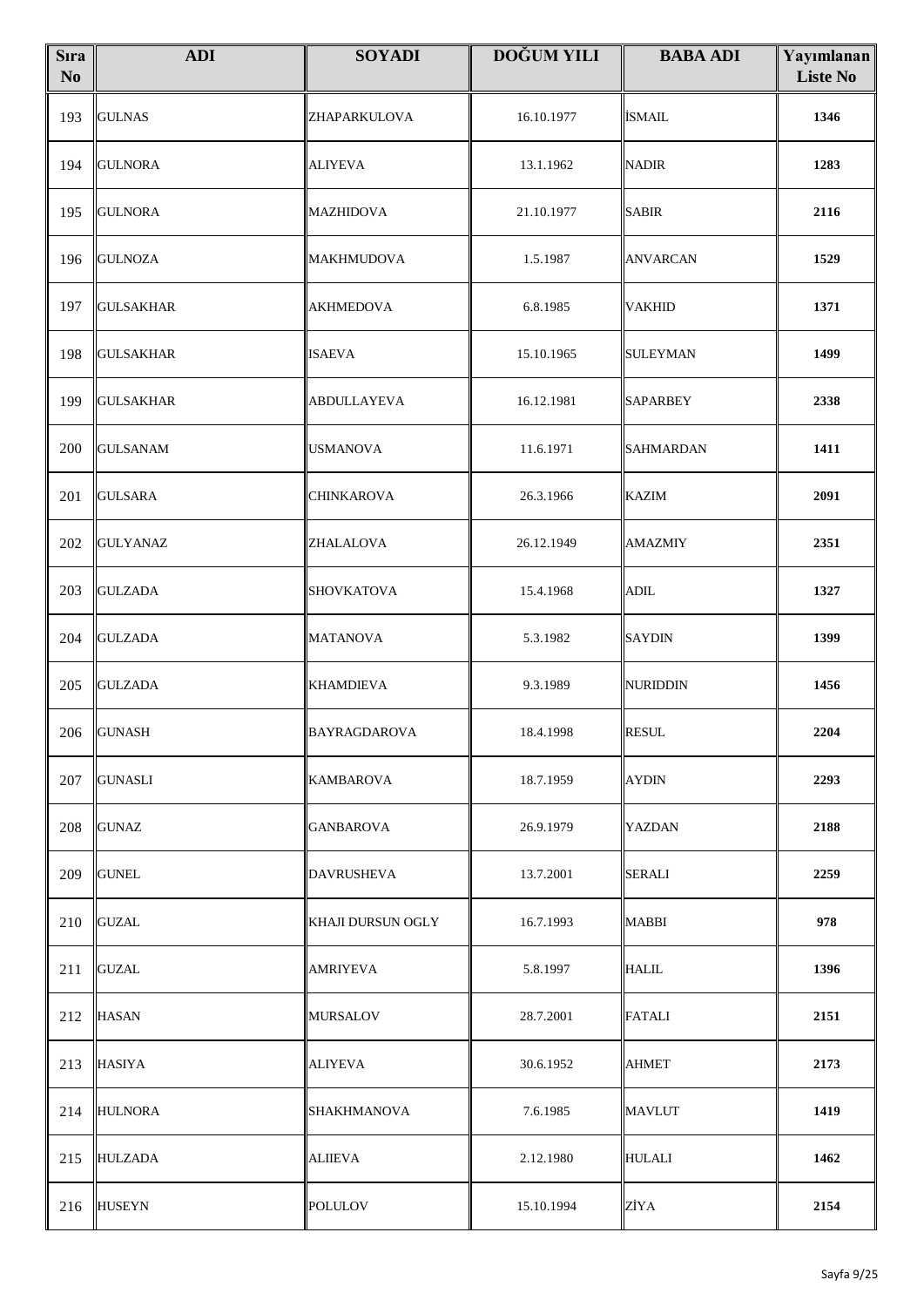| <b>S</b> ıra<br>No | <b>ADI</b>      | <b>SOYADI</b>    | DOĞUM YILI | <b>BABA ADI</b>  | Yayımlanan<br><b>Liste No</b> |
|--------------------|-----------------|------------------|------------|------------------|-------------------------------|
| 217                | <b>IBRAGIM</b>  | <b>SADU</b>      | 6.2.1998   | <b>BOLAT</b>     | 2139                          |
| 218                | <b>IBRAGIM</b>  | SHAKHMANDAROV    | 21.1.1990  | <b>CHERKAS</b>   | 2298                          |
| 219                | <b>IBRAGIM</b>  | <b>BAKHRIEV</b>  | 20.3.1995  | <b>TAGIR</b>     | 2323                          |
| 220                | <b>IBRAHIM</b>  | IBRAHIMOV        | 10.6.2001  | <b>FERMAN</b>    | 1465                          |
| 221                | <b>ILER</b>     | <b>AKHMEDOV</b>  | 22.3.1985  | <b>SADRITDIN</b> | 2201                          |
| 222                | <b>ILGAR</b>    | <b>MAMMADOVA</b> | 28.3.1997  | <b>AHMAD</b>     | 1461                          |
| 223                | <b>ILHAM</b>    | SHAKHMURADOV     | 25.12.1999 | <b>NURİTİD</b>   | 2234                          |
| 224                | <b>ILIAS</b>    | <b>MURADOV</b>   | 24.7.1985  | <b>ALIMCAN</b>   | 2209                          |
| 225                | <b>ILIM</b>     | <b>GAFUROV</b>   | 4.7.1995   | <b>LOGIN</b>     | 1490                          |
| 226                | <b>ILIMDOR</b>  | <b>RAIMOV</b>    | 12.1.1980  | <b>TEMUALI</b>   | 2109                          |
| 227                | <b>ILKHOM</b>   | SHAKHMANDAROV    | 28.5.1985  | <b>PASHLI</b>    | 2300                          |
| 228                | <b>ILMIRA</b>   | <b>ILYAZOVA</b>  | 10.2.1962  | <b>KUSALI</b>    | 1305                          |
| 229                | <b>ILMIRA</b>   | ZHAVDATOVA       | 16.3.1983  | <b>GULALI</b>    | 2314                          |
|                    | $230$ ILYAS     | <b>TAGIROV</b>   | 11.12.1992 | <b>MURADALI</b>  | 2361                          |
| 231                | <b>IMRAKH</b>   | AKHMEDOV         | 5.6.1997   |                  | 1382                          |
| 232                | <b>IMRAN</b>    | CHUCHULADZE      | 9.1.2001   | <b>SHIRIN</b>    | 1488                          |
| 233                | <b>INARA</b>    | ABASHEVA         | 16.6.1983  | <b>ZAKIR</b>     | 1297                          |
| 234                | <b>INDIRA</b>   | SEIFULOVA        | 5.1.1997   | <b>ANIYAT</b>    | 2228                          |
| 235                | <b>ISA</b>      | <b>SEIFATOV</b>  | 11.12.1993 | <b>MUSA</b>      | 1458                          |
| 236                | <b>ISKENDER</b> | ATLASOV          | 30.9.1999  | <b>BAHTIYAR</b>  | 1418                          |
| 237                | <b>ISLAM</b>    | <b>LUTFIYEV</b>  | 5.11.1994  | <b>BAHTIYAR</b>  | 975                           |
| 238                | <b>ISLAM</b>    | <b>TAGIROV</b>   | 26.6.2002  | <b>MURADALİ</b>  | 1385                          |
| 239                | <b>ISLAM</b>    | ZULIPOVA         | 16.12.1982 | <b>ABDULAZIZ</b> | 2242                          |
| 240                | <b>ISLOM</b>    | <b>PIPINADZE</b> | 11.10.1978 | <b>HASAN</b>     | 2185                          |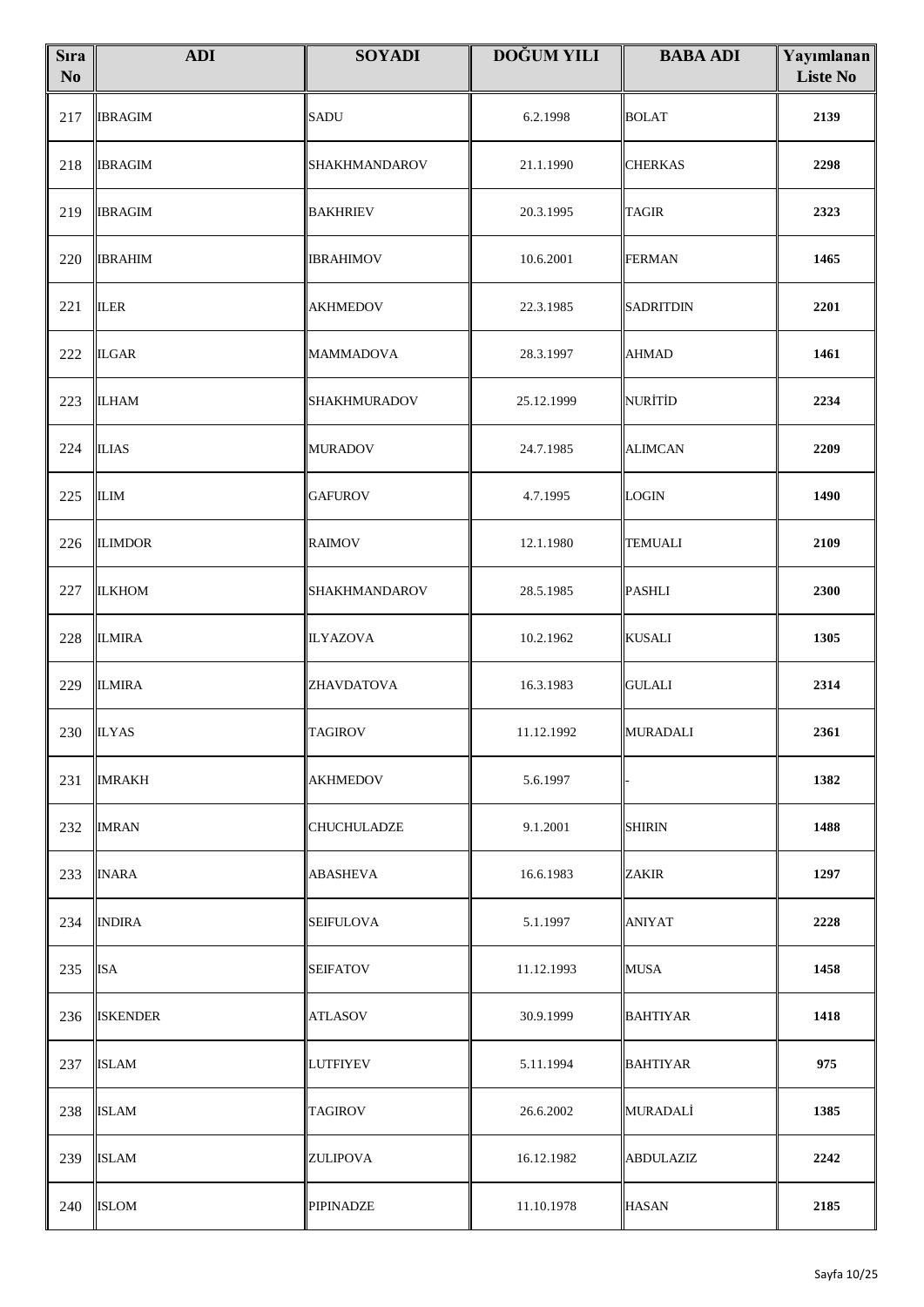| <b>S</b> ıra<br>$\mathbf{N}\mathbf{o}$ | <b>ADI</b>          | <b>SOYADI</b>     | <b>DOĞUM YILI</b> | <b>BABA ADI</b>  | Yayımlanan<br><b>Liste No</b> |
|----------------------------------------|---------------------|-------------------|-------------------|------------------|-------------------------------|
| 241                                    | <b>ISMAIL</b>       | <b>MAVLIUDOVA</b> | 25.11.1954        | PRİ              | 1559                          |
| 242                                    | ISMAIL ABDULLAYEVIC | <b>MAMUKADZE</b>  | 11.2.1965         | <b>SONA</b>      | 2214                          |
| 243                                    | <b>ISMAYIL</b>      | <b>ABBASOV</b>    | 7.9.1992          | <b>MALIK</b>     | 1426                          |
| 244                                    | <b>ISMAYIL</b>      | <b>URISHANOV</b>  | 24.8.2001         | <b>ISLAM</b>     | 2332                          |
| 245                                    | <b>ISMOIL</b>       | <b>MUZAFAROV</b>  | 10.2.1963         | YAZDAN           | 1451                          |
| 246                                    | <b>ISRAIL</b>       | SADIGHOV          | 4.10.1959         | <b>MAMMAD</b>    | 1296                          |
| 247                                    | <b>ISRAIL</b>       | <b>HAFISOVA</b>   | 6.2.1982          | <b>TASPOLAT</b>  | 2261                          |
| 248                                    | <b>IUNUS</b>        | OSHURAEV          | 25.12.2000        | <b>ALIBEK</b>    | 1554                          |
| 249                                    | <b>IZMIRA</b>       | <b>ALIEVA</b>     | 4.4.2002          | <b>MAHAMAD</b>   | 1422                          |
| 250                                    | <b>İLHAM</b>        | AHMADLI           | 24.7.1999         | <b>MANAMZADA</b> | 1401                          |
| 251                                    | <b>İSMAIL</b>       | <b>MAKHMUDOVA</b> | 1.2.1980          | <b>ISMAIL</b>    | 2339                          |
| 252                                    | <b>JAMILA</b>       | <b>AHMADOVA</b>   | 7.8.1998          | <b>ALAADDIN</b>  | 2270                          |
| 253                                    | <b>JASIM</b>        | <b>KHALIDOV</b>   | 27.7.2001         | <b>RASUL</b>     | 1524                          |
|                                        | 254 JUMALI          | <b>IBRAHIMOV</b>  | 16.1.1976         | <b>MALIK</b>     | 1523                          |
| 255                                    | <b>KAKHRAMAN</b>    | <b>SHABANOV</b>   | 17.4.1987         | MUHİDDİN         | 2215                          |
| 256                                    | <b>KAMAL</b>        | KURBANOVA         | 24.5.1987         | AZIZ             | 2112                          |
| 257                                    | <b>KAMAL</b>        | <b>AMATOV</b>     | 21.8.2002         | <b>ALLABERDI</b> | 2133                          |
| 258                                    | <b>KAMILA</b>       | ALIYEVA           | 4.9.1995          | <b>NIGAR</b>     | 2224                          |
| 259                                    | <b>KARIM</b>        | <b>KHALILOVA</b>  | 26.3.1995         | SÜLEYMAN         | 1344                          |
| 260                                    | <b>KARIM</b>        | <b>PAPULUDZE</b>  | 6.9.1982          | ZAMİRCAN         | 2083                          |
| 261                                    | <b>KARIM</b>        | <b>KURBANOV</b>   | 7.8.2001          | <b>KAMILZHON</b> | 2289                          |
| 262                                    | <b>KEMRAN</b>       | AIVAZOV           | 21.8.1994         | <b>LOCIN</b>     | 2197                          |
| 263                                    | <b>KEMRAN</b>       | SATAYEVA          | 30.4.1990         | <b>SABIR</b>     | 2337                          |
| 264                                    | <b>KHABIB</b>       | <b>BAIRAMOV</b>   | 26.8.1992         | <b>ABDULLA</b>   | 1364                          |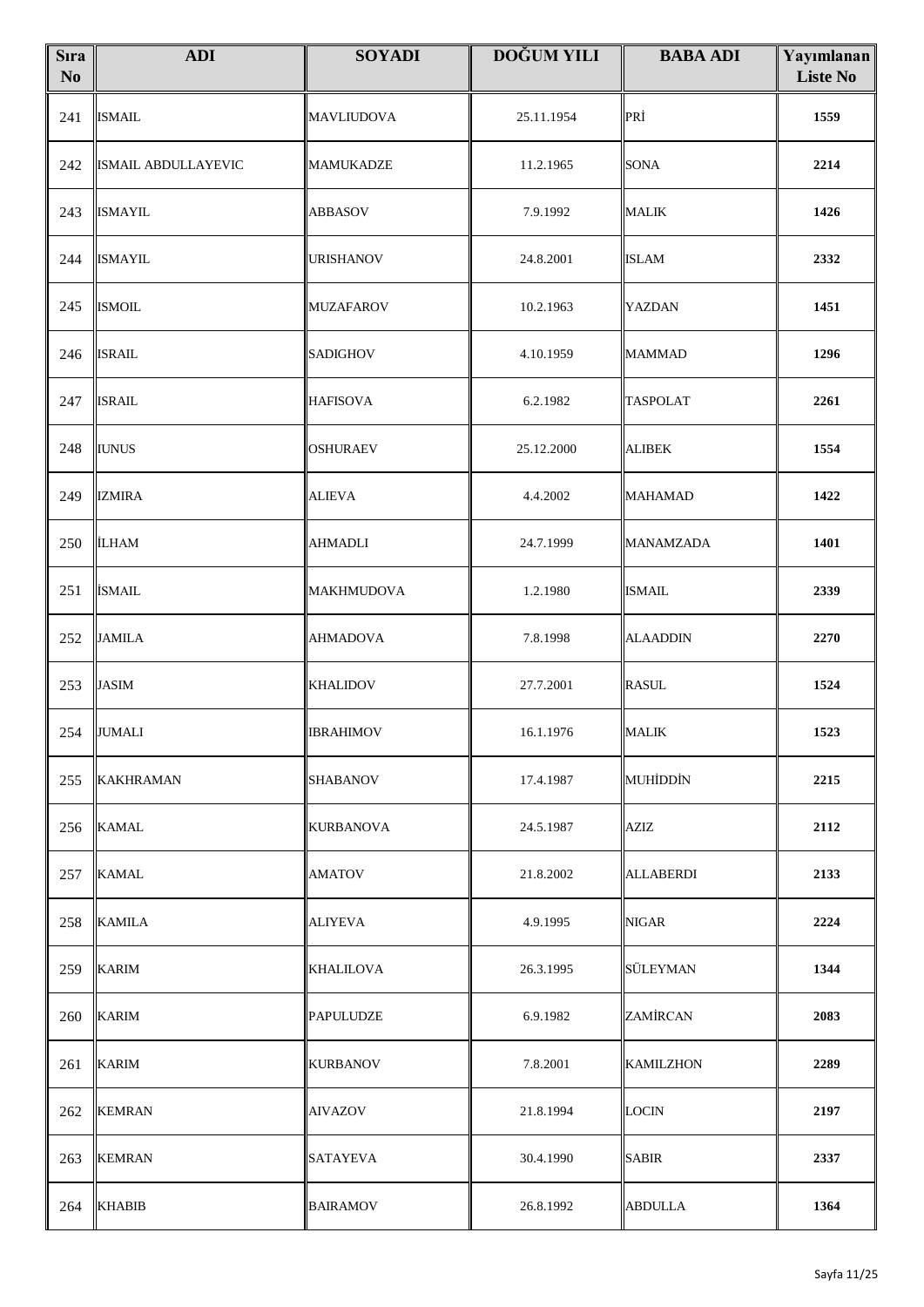| <b>S</b> ıra<br>$\mathbf{N}\mathbf{o}$ | <b>ADI</b>       | <b>SOYADI</b>      | <b>DOĞUM YILI</b> | <b>BABA ADI</b>   | Yayımlanan<br><b>Liste No</b> |
|----------------------------------------|------------------|--------------------|-------------------|-------------------|-------------------------------|
| 265                                    | <b>KHADICHA</b>  | <b>SHAVKIEVA</b>   | 1.12.1969         | <b>ILIM</b>       | 2283                          |
| 266                                    | <b>KHADIJA</b>   | <b>ALIYEVA</b>     | 25.2.1997         | <b>OSMAN</b>      | 2216                          |
| 267                                    | <b>KHAFIZ</b>    | <b>SAFAROV</b>     | 10.12.1976        | <b>ABBAS</b>      | 1498                          |
| 268                                    | <b>KHALIDA</b>   | <b>ALIFOVA</b>     | 19.12.1977        | <b>IBODULLA</b>   | 1454                          |
| 269                                    | <b>KHALIDA</b>   | <b>GADIROVA</b>    | 12.11.1979        | <b>ABDULSADIR</b> | 2171                          |
| 270                                    | <b>KHALIDA</b>   | <b>IBRAGIMOVA</b>  | 19.3.1981         | <b>INDIRPAS</b>   | 2253                          |
| 271                                    | <b>KHALIL</b>    | <b>MURADOVA</b>    | 1.5.1999          | <b>IBRAHIM</b>    | 1430                          |
| 272                                    | <b>KHALIL</b>    | <b>SALIMOV</b>     | 24.2.1994         | <b>KHAMZA</b>     | 2124                          |
| 273                                    | <b>KHALIME</b>   | MUKHITDINOVA       | 10.12.2001        | <b>MAVLUT</b>     | 1503                          |
| 274                                    | <b>KHAMDI</b>    | <b>SARDALOV</b>    | 28.5.1988         | <b>ANVER</b>      | 1467                          |
| 275                                    | <b>KHAMID</b>    | <b>SAIPULLAEV</b>  | 10.4.1966         | <b>HATAM</b>      | 1377                          |
| 276                                    | <b>KHANYM</b>    | <b>ISMAILOVA</b>   | 16.4.1968         | <b>ALOSMAN</b>    | 1485                          |
| 277                                    | <b>KHANZADA</b>  | <b>MAVLIUDOVA</b>  | 15.8.1956         | <b>MUSA</b>       | 1550                          |
| 278                                    | <b>KHASAN</b>    | <b>ULPANOV</b>     | 13.8.1990         | <b>KADIRJAN</b>   | 2309                          |
| 279                                    | <b>KHASANBAY</b> | <b>CHAKHALIDZE</b> | 27.6.1960         | <b>HALIL</b>      | 2084                          |
| 280                                    | <b>KHAYILLA</b>  | AMIROVA            | 10.7.1955         | <b>COSKUNOV</b>   | 1446                          |
| 281                                    | KHAZHAR          | ISKANDAROV         | 31.8.2000         | <b>HASAN</b>      | 1308                          |
| 282                                    | <b>KHOLIDA</b>   | <b>SHABNOVNA</b>   | 12.3.1981         | <b>SHADMAN</b>    | 2105                          |
| 283                                    | <b>KHUSSEN</b>   | <b>MUSLIMOV</b>    | 13.11.1976        | <b>MUSEDDIN</b>   | 1543                          |
| 284                                    | <b>KOMILA</b>    | <b>KHASANOVA</b>   | 26.1.1983         | <b>BELYAZ</b>     | 2167                          |
| 285                                    | <b>KOMILZHAN</b> | <b>BURKHANOV</b>   | 3.4.1966          | <b>ZAKIRYA</b>    | 2100                          |
| 286                                    | <b>KURBAN</b>    | MAMEDOV            | 9.7.1989          | <b>ILIMSA</b>     | 1469                          |
| 287                                    | KURBANOVA        | KAMILOJAN          | 12.4.1962         | <b>MUSADDIN</b>   | 2290                          |
| 288                                    | <b>KURBONALI</b> | <b>MAKHUDOV</b>    | 5.3.2001          | <b>DJABBAR</b>    | 1448                          |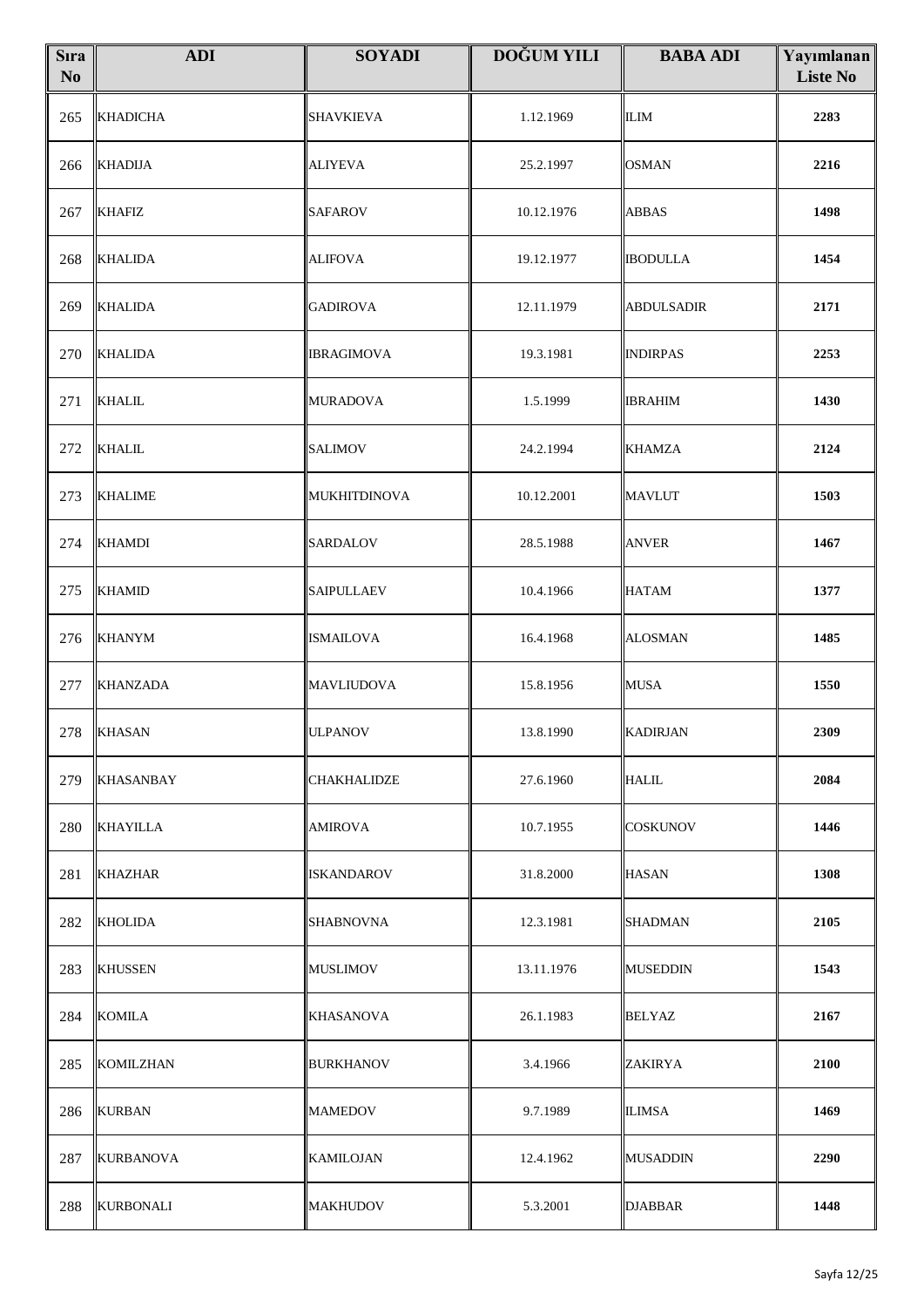| <b>S</b> ıra<br>No | <b>ADI</b>      | <b>SOYADI</b>     | <b>DOĞUM YILI</b> | <b>BABA ADI</b>         | Yayımlanan<br><b>Liste No</b> |
|--------------------|-----------------|-------------------|-------------------|-------------------------|-------------------------------|
| 289                | <b>KURDAN</b>   | <b>BERIDZE</b>    | 11.3.2001         | <b>MADINA</b>           | 2297                          |
| 290                | <b>LAILO</b>    | <b>SARIYEVA</b>   | 19.4.1971         | <b>ANVAR</b>            | 1334                          |
| 291                | <b>LEILA</b>    | <b>KHALIOVA</b>   | 23.1.1974         | <b>KIMAL</b>            | 1434                          |
| 292                | <b>LEILA</b>    | <b>MURTAZOVA</b>  | 31.10.2001        | <b>MAKHSUD</b>          | 2081                          |
| 293                | <b>LEILA</b>    | <b>KHALISSOVA</b> | 14.6.1966         | <b>BAYRAM</b>           | 2318                          |
| 294                | <b>LEILA</b>    | TURSUNOVA         | 8.6.1993          | <b>MIKHTAT</b>          | 2350                          |
| 295                | <b>LEILI</b>    | <b>POSHALY</b>    | 5.8.1988          | <b>MAMYLUK</b>          | 1289                          |
| 296                | <b>LEILYA</b>   | MAKHATOVA         | 15.9.1957         | <b>SUKUR</b>            | 1350                          |
| 297                | <b>LEYLA</b>    | <b>GAGALOVA</b>   | 25.4.2002         | <b>ALIBEK</b>           | 1375                          |
| 298                | <b>LEYLA</b>    | <b>JAFAROVA</b>   | 28.9.1999         | <b>ABUBAKIR</b>         | 1516                          |
| 299                | LOCHIN          | <b>JASIMOV</b>    | 13.1.2001         | <b>RUSTAM</b>           | 1541                          |
| 300                | <b>LOMIDZE</b>  | SEVILYA           | 18.10.1989        | <b>KHASAN</b>           | 1556                          |
| 301                | <b>MAABAT</b>   | <b>TAIROVA</b>    | 17.6.1957         | <b>XXX</b>              | 1535                          |
|                    | 302 MADINA      | <b>ALAEVA</b>     | 2.4.1993          | <b>ALOEN</b>            | 1358                          |
| 303                | <b>MADINA</b>   | <b>ISRAFILOVA</b> | 10.1.1992         | <b>MAMEDELI</b>         | 1526                          |
| 304                | <b>MAHABBAT</b> | GANBAROVA         | 21.5.1998         | <b>OSMAN</b>            | 2187                          |
| 305                | <b>MAHAMMAD</b> | <b>ISKANDAROV</b> | 25.7.1989         | <b>HASIM</b>            | 1286                          |
| 306                | <b>MAHAMMAD</b> | VARENANOV         | 13.2.1960         | <b>LATIF</b>            | 1386                          |
| 307                | <b>MAHAMMAD</b> | SADIKOV           | 20.12.1996        | <b>FAIK</b>             | 2217                          |
| 308                | <b>MAHMUD</b>   | IBRAHIMOV         | 21.2.1960         | ÖMER                    | 1298                          |
| 309                | <b>MAIL</b>     | <b>SHADIEV</b>    | 1.6.1964          | MAHAMMAT                | 2144                          |
| 310                | <b>MAIZAR</b>   | <b>KIBAROVA</b>   | 2.10.2000         | <b>KADIR</b>            | 2255                          |
| 311                | <b>MAKBUBA</b>  | <b>ALIEVA</b>     | 30.5.1959         | <b>SHAKHIMARDANOVNA</b> | 2123                          |
| 312                | <b>MAKHAMAD</b> | SULEIMANOVA       | 31.3.1971         | <b>FARDMAN</b>          | 2264                          |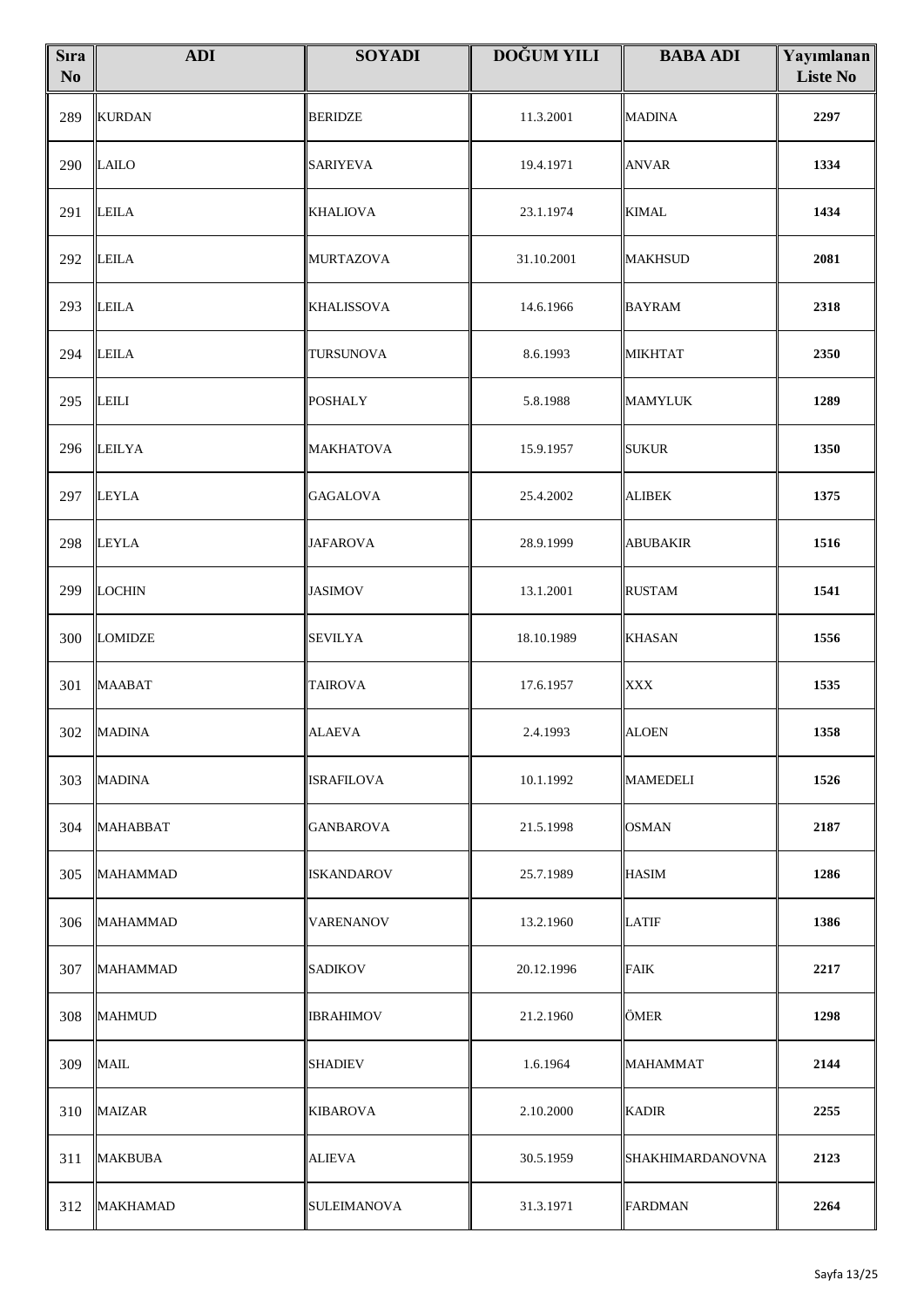| <b>S</b> ıra<br>N <sub>0</sub> | <b>ADI</b>       | <b>SOYADI</b>      | <b>DOĞUM YILI</b> | <b>BABA ADI</b>   | Yayımlanan<br><b>Liste No</b> |
|--------------------------------|------------------|--------------------|-------------------|-------------------|-------------------------------|
| 313                            | <b>MAKHAMMAT</b> | <b>ANSARAOVA</b>   | 30.10.1955        | <b>ANSAR</b>      | 2066                          |
| 314                            | <b>MAKHAMMAT</b> | <b>DAVRISHEV</b>   | 25.7.2001         | <b>BAKHTIYAR</b>  | 2093                          |
| 315                            | <b>MAKHATOV</b>  | <b>AGAPASHA</b>    | 28.3.1952         | <b>EKREM</b>      | 1351                          |
| 316                            | <b>MAKHMUD</b>   | <b>OMARALIYEVA</b> | 19.11.1969        | <b>ISRAFIL</b>    | 1328                          |
| 317                            | <b>MAKHMUT</b>   | <b>ISRAFILOVA</b>  | 2.1.1964          | <b>AKHMAD</b>     | 1527                          |
| 318                            | <b>MAKHSUD</b>   | <b>ISROFILOV</b>   | 30.5.1989         | <b>MAKHMUT</b>    | 1525                          |
| 319                            | <b>MALIK</b>     | <b>KHIKHAYEV</b>   | 14.4.1993         | <b>MURAD</b>      | 2059                          |
| 320                            | <b>MANZURA</b>   | <b>SAHPAZOVA</b>   | 10.6.1957         | İZNUR             | 2308                          |
| 321                            | <b>MARIIAM</b>   | <b>BAKORADZE</b>   | 1.5.1965          | <b>OYDIN</b>      | 1468                          |
| 322                            | <b>MARVASTA</b>  | <b>AKHMEDOVA</b>   | 18.9.2000         | <b>AKMALCAN</b>   | 1325                          |
| 323                            | <b>MARYAM</b>    | TEMIROVA           | 16.7.1979         | <b>NOVRUZ</b>     | 2064                          |
| 324                            | <b>MAVI</b>      | <b>MUSHUROVA</b>   | 20.7.1958         | <b>KARA KAMAL</b> | 1333                          |
| 325                            | <b>MAVLUD</b>    | <b>ILYAZOVA</b>    | 13.9.1960         | CASİM             | 1306                          |
|                                | 326 MAVLUD       | <b>SHAMANADZE</b>  | 10.10.1997        | <b>BAHTIYAR</b>   | 2092                          |
| 327                            | <b>MEKRIBON</b>  | ALIEVA             | 5.5.1952          | <b>BAHRI</b>      | 1504                          |
| 328                            | <b>MIKAIL</b>    | TUPIEV             | 1.1.1986          | <b>MURSAL</b>     | 1294                          |
| 329                            | <b>MIKAIL</b>    | ALIEV              | 20.10.2000        | ALIM              | 1388                          |
| 330                            | <b>MIKAIL</b>    | MUSSAYEV           | 21.7.1984         | <b>MAYILBEK</b>   | 2090                          |
| 331                            | <b>MIKAIL</b>    | YUSUPOV            | 21.3.1986         | <b>NIDAKHI</b>    | 2265                          |
| 332                            | <b>MILANA</b>    | <b>AIVAZOVA</b>    | 29.11.1998        | <b>TASTAN</b>     | 2198                          |
| 333                            | <b>MILANA</b>    | KHAZIYEVA          | 11.4.2002         | <b>IBRAHIM</b>    | 2245                          |
| 334                            | <b>MINARA</b>    | <b>NAZIMOVA</b>    | 5.10.1981         | <b>MUSTAFA</b>    | 2060                          |
| 335                            | <b>MIRZA</b>     | <b>BALABEKOV</b>   | 10.1.1971         | ZIYA              | 1424                          |
| 336                            | <b>MIZAMOVA</b>  | <b>ELZARA</b>      | 22.11.1990        | <b>KOMIL</b>      | 2230                          |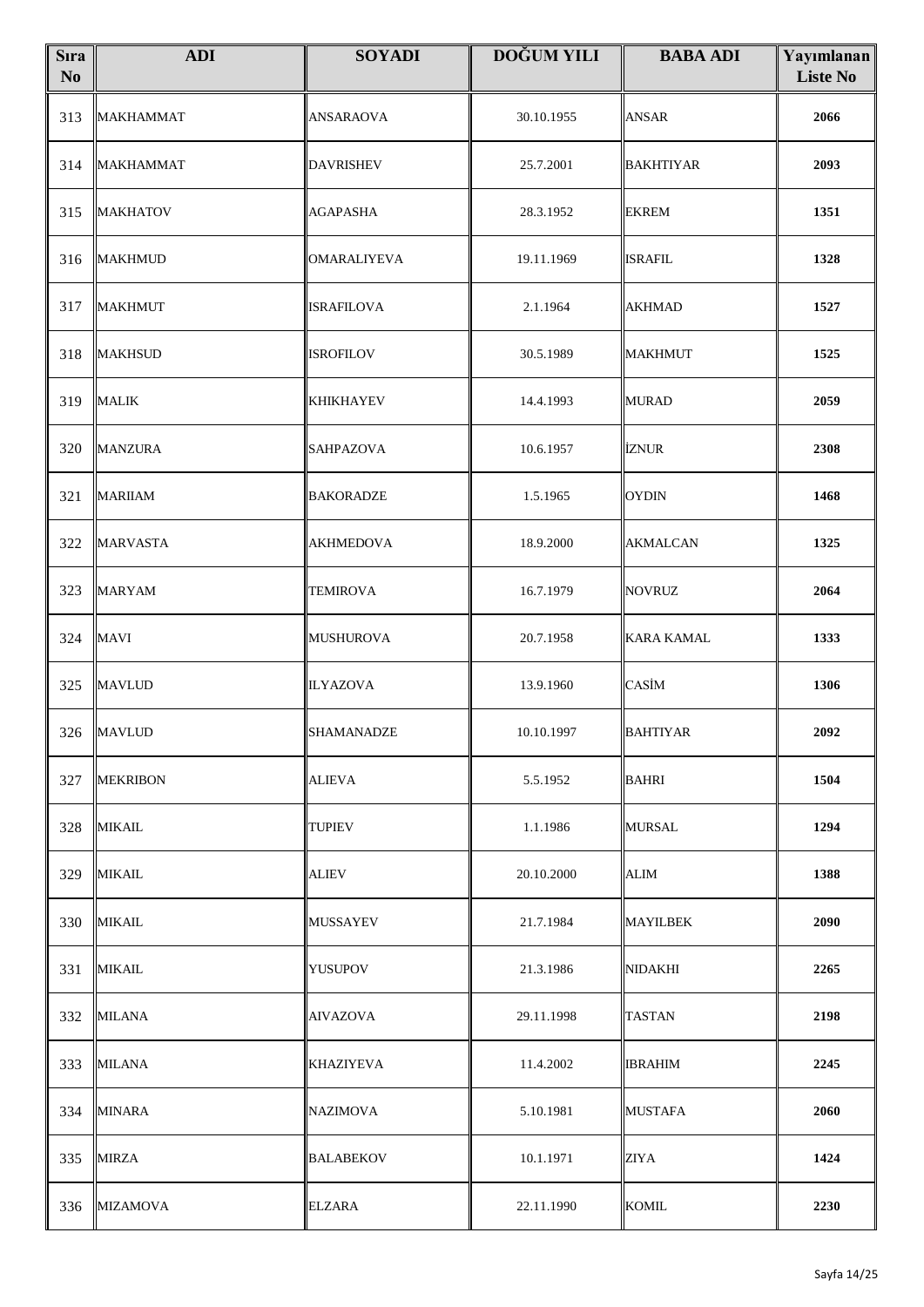| <b>S</b> ıra<br>N <sub>o</sub> | <b>ADI</b>        | <b>SOYADI</b>      | <b>DOĞUM YILI</b> | <b>BABA ADI</b>  | Yayımlanan<br><b>Liste No</b> |
|--------------------------------|-------------------|--------------------|-------------------|------------------|-------------------------------|
| 337                            | MİKAİL            | <b>GUSEINOV</b>    | 21.11.1988        | ZAHADDIN         | 1359                          |
| 338                            | <b>MOMİNA</b>     | <b>KADIMOVA</b>    | 5.1.1991          | SOMİSTON         | 1329                          |
| 339                            | <b>MUKHABBAT</b>  | <b>AMIRKHANOVA</b> | 2.3.1961          | <b>ISABALA</b>   | 2231                          |
| 340                            | <b>MUKHAMAT</b>   | <b>IZMULLAYEV</b>  | 8.5.1975          | MEHRALI          | 1479                          |
| 341                            | <b>MUKHAMED</b>   | <b>MAVLIUDOV</b>   | 3.9.1963          | <b>MUSADIN</b>   | 2333                          |
| 342                            | MUKHAMED          | <b>MUSHUROV</b>    | 14.7.2000         | <b>ABDUL</b>     | 2346                          |
| 343                            | MUKHAMEDALI       | <b>KHALIOV</b>     | 27.3.1994         | NURALI           | 1435                          |
| 344                            | <b>MUKHAMMAD</b>  | <b>KHATAMOV</b>    | 23.7.1999         | ŞAMİL            | 1513                          |
| 345                            | <b>MUKHTAR</b>    | <b>MAMEDOV</b>     | 17.5.1998         | <b>FARMANALI</b> | 1376                          |
| 346                            | <b>MUNIRA</b>     | <b>NAZHIBOVA</b>   | 1.6.1983          | SARI             | 1367                          |
| 347                            | <b>MURAD</b>      | <b>KURYAYEV</b>    | 1.2.2001          | <b>ALISOLTAN</b> | 2320                          |
| 348                            | <b>MURAFADDIN</b> | <b>KHASANOV</b>    | 5.1.1991          | <b>MAMED</b>     | 1323                          |
| 349                            | <b>MURAT</b>      | <b>ASRATOV</b>     | 21.5.1993         | <b>ASSIM</b>     | 2142                          |
|                                | 350 MURAT         | <b>KHAMIDOV</b>    | 21.4.1998         | <b>FARMAN</b>    | 2182                          |
| 351                            | <b>MURAT</b>      | <b>ISKANDEROV</b>  | 6.1.1998          | MAMAL            | 2246                          |
| 352                            | MURATALI          | <b>SHAMRADOV</b>   | 30.11.1982        | MAMAT            | 2160                          |
| 353                            | <b>MUROD</b>      | <b>KIBATOV</b>     | 15.7.1985         | YASIN            | 1365                          |
| 354                            | <b>MUROD</b>      | <b>MURADOV</b>     | 29.2.1988         | NAZIMDCAN        | 2170                          |
| 355                            | <b>MUSLIM</b>     | <b>MAMEDOV</b>     | 15.5.1955         | NAZIMAMEDOV      | 1443                          |
| 356                            | <b>MUSSA</b>      | AGALIYEV           | 12.1.1981         | MUSTAFA          | 2295                          |
| 357                            | <b>MUSTAFA</b>    | <b>LANGISHAYEV</b> | 27.1.2002         | KAMARSHAN        | 1495                          |
| 358                            | <b>MUSTAFA</b>    | <b>MUSLIMOV</b>    | 16.2.1995         | <b>HUSEN</b>     | 1544                          |
| 359                            | <b>MUSTAFA</b>    | <b>İSMAİLOV</b>    | 3.9.1957          | ISRAFIL          | 2162                          |
| 360                            | <b>MUSTAFA</b>    | <b>KIBAROV</b>     | 28.9.1966         | <b>IZAHAR</b>    | 2208                          |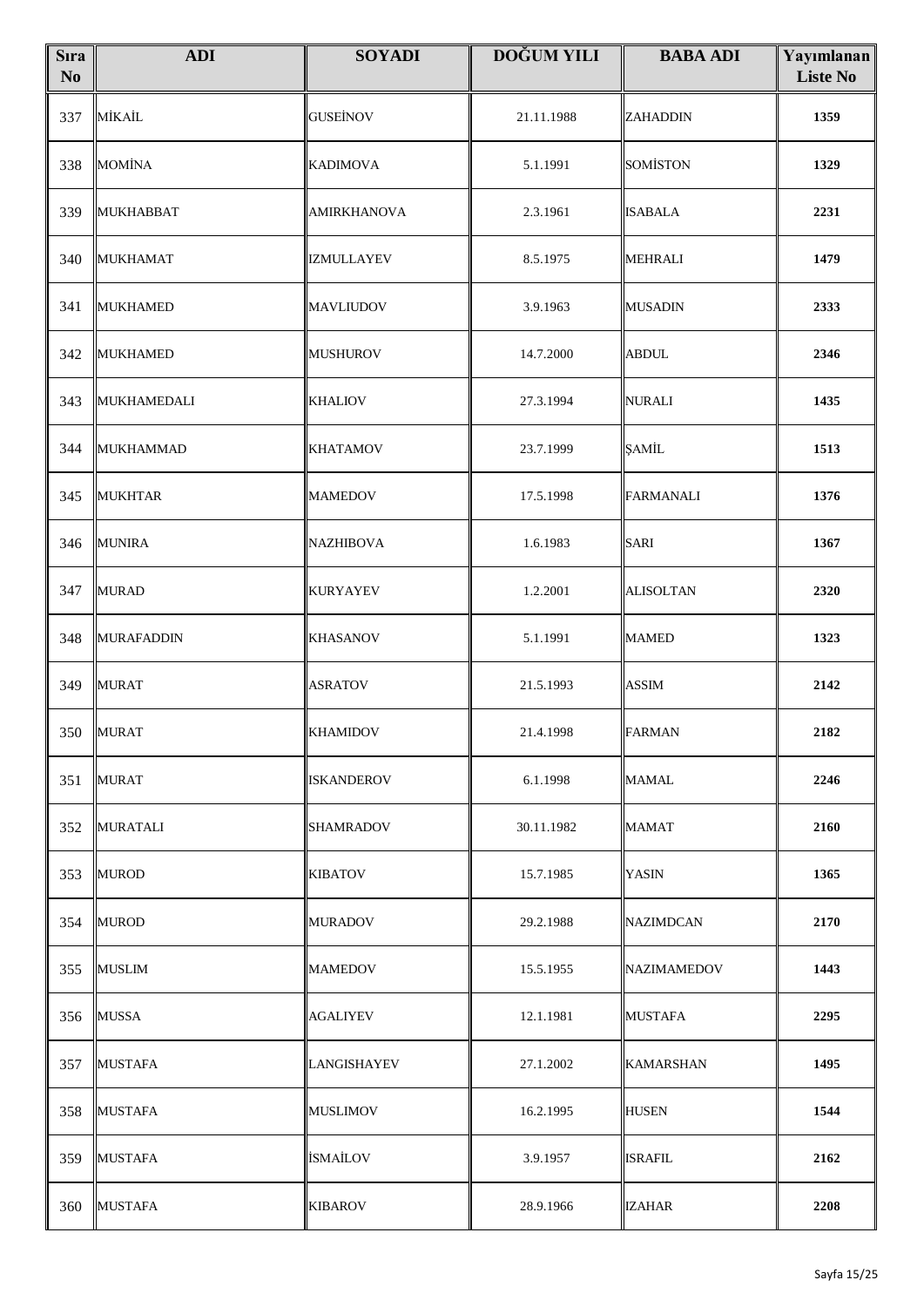| <b>S</b> ıra<br>No | <b>ADI</b>       | <b>SOYADI</b>       | <b>DOĞUM YILI</b> | <b>BABA ADI</b> | Yayımlanan<br><b>Liste No</b> |
|--------------------|------------------|---------------------|-------------------|-----------------|-------------------------------|
| 361                | <b>MUSTAFA</b>   | ZHALALOV            | 3.1.1948          | <b>AHMET</b>    | 2327                          |
| 362                | <b>NABIYEVA</b>  | <b>DILBER</b>       | 17.3.1990         | EFRAIL          | 1442                          |
| 363                | <b>NABİ</b>      | <b>MOVLUDOV</b>     | 1.5.1966          | <b>NADIM</b>    | 1342                          |
| 364                | <b>NADIYA</b>    | <b>ALISHANOVA</b>   | 11.3.1964         | <b>ABDUL</b>    | 2172                          |
| 365                | <b>NAFIIA</b>    | <b>SHUKUROVA</b>    | 7.4.1985          | <b>MAHADIN</b>  | 2155                          |
| 366                | <b>NAIDA</b>     | <b>ANVAROVA</b>     | 28.1.2002         | <b>MEKHDI</b>   | 2129                          |
| 367                | <b>NAILA</b>     | <b>AHMADOVA</b>     | 13.4.1988         | <b>AYBEK</b>    | 2147                          |
| 368                | <b>NAILYA</b>    | <b>AMIRKHANOVA</b>  | 12.9.1993         | <b>MUHAMED</b>  | 1530                          |
| 369                | <b>NARGILA</b>   | <b>IZATOVA</b>      | 30.10.1985        | <b>TAMAL</b>    | 1339                          |
| 370                | <b>NARGIZ</b>    | <b>ASKEROVA</b>     | 16.9.1993         | <b>SENNIK</b>   | 1345                          |
| 371                | <b>NARGIZ</b>    | ABASOVA             | 24.2.1985         | <b>KHUSEIN</b>  | 1398                          |
| 372                | <b>NARGIZ</b>    | <b>RAZHABOVA</b>    | 1.12.1956         | <b>BADIRSA</b>  | 1508                          |
| 373                | <b>NARGIZ</b>    | <b>AMINOVA</b>      | 2.4.1990          | <b>DAMIR</b>    | 2305                          |
|                    | 374 NARGIZA      | <b>SEIFATOVA</b>    | 29.5.1997         | <b>SABIR</b>    | 1464                          |
| 375                | <b>NARGIZA</b>   | MARDALIEVA          | 5.6.1983          | <b>SHOMUROT</b> | 2135                          |
| 376                | NARGIZA          | AHMADOVA            | 1.11.1999         | NARIMAN         | 2199                          |
| 377                | <b>NARGIZA</b>   | OSMANOVA            | 18.9.1981         | <b>MAMED</b>    | 2267                          |
| 378                | <b>NARHİZA</b>   | KHASANOVA           | 25.1.1991         | <b>AYDIN</b>    | 1324                          |
| 379                | <b>NARIMAN</b>   | <b>IZATOV</b>       | 5.7.1983          | <b>BINALI</b>   | 1338                          |
| 380                | <b>NARIMAN</b>   | ALISULTANOV         | 3.7.1973          | <b>NURAT</b>    | 2225                          |
| 381                | <b>NARIMAN</b>   | <b>BILIALOV</b>     | 23.6.1964         | <b>KHASIM</b>   | 2266                          |
| 382                | <b>NARKHONIM</b> | <b>BARATASHVILI</b> | 2.5.1968          | <b>İSLAM</b>    | 1389                          |
| 383                | <b>NARMİN</b>    | ABBASZADE           | 10.8.1998         | <b>KAMIL</b>    | 2232                          |
| 384                | <b>NASIBA</b>    | VAKHABOVA           | 29.9.1988         | ÖMER            | 1542                          |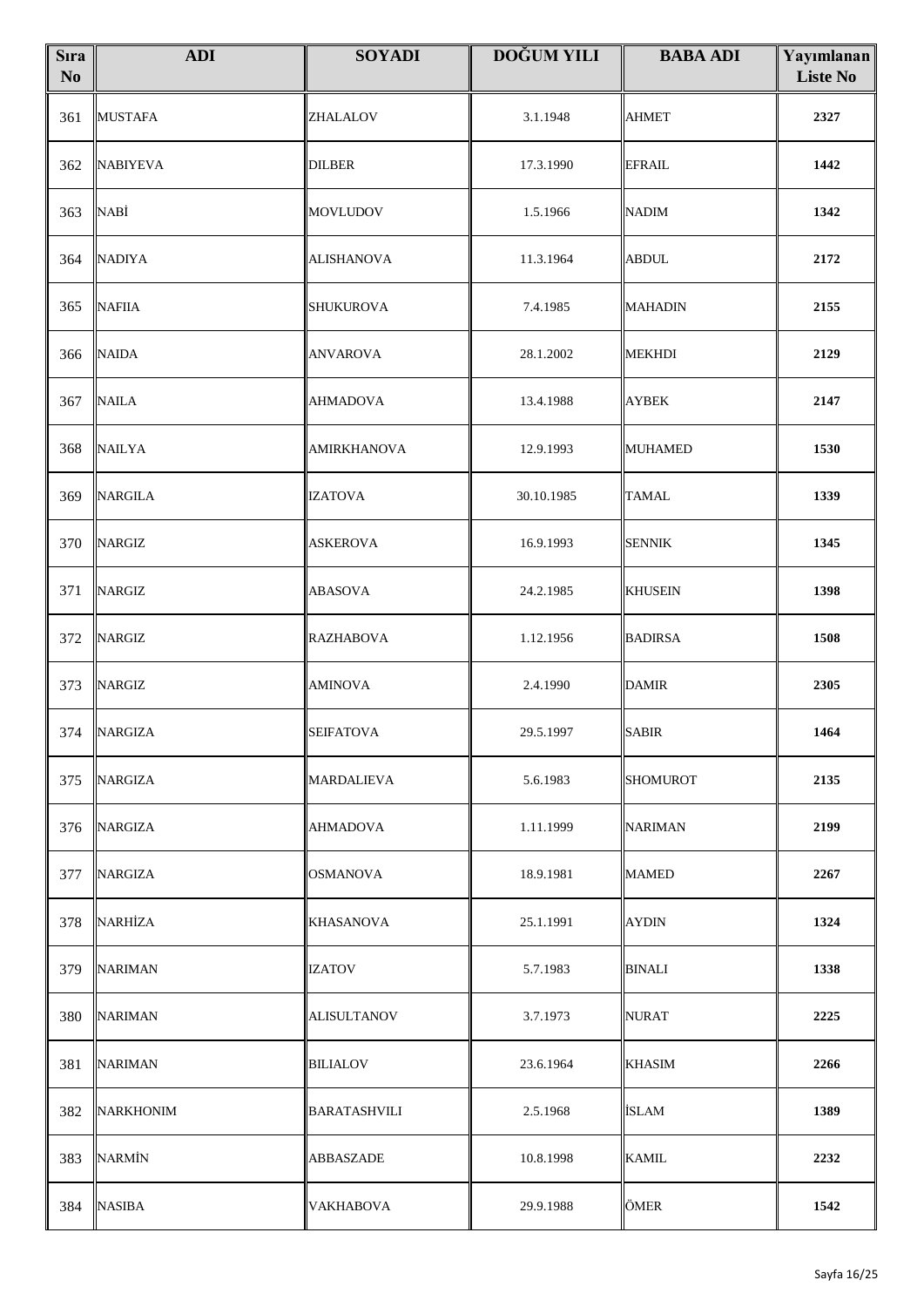| <b>S</b> ıra<br>No | <b>ADI</b>        | <b>SOYADI</b>      | <b>DOĞUM YILI</b> | <b>BABA ADI</b>  | Yayımlanan<br><b>Liste No</b> |
|--------------------|-------------------|--------------------|-------------------|------------------|-------------------------------|
| 385                | <b>NASIBA</b>     | <b>BURKHANOVA</b>  | 29.2.1996         | <b>KHASAN</b>    | 2325                          |
| 386                | <b>NASIIA</b>     | MAZHITOVA          | 14.6.1968         | <b>ALI</b>       | 2262                          |
| 387                | <b>NAZAKAT</b>    | <b>KHALILOVA</b>   | 22.8.1968         | <b>IZAKHAR</b>   | 2148                          |
| 388                | NAZBİRA           | <b>KADYROVA</b>    | 21.9.1958         | MİLYAS           | 2077                          |
| 389                | <b>NAZILA</b>     | <b>KHALIDOVA</b>   | 5.6.1994          | <b>DAMIR</b>     | 2141                          |
| 390                | <b>NAZIM</b>      | <b>MAMEDOV</b>     | 26.8.1997         | <b>SAID</b>      | 1312                          |
| 391                | <b>NAZIMA</b>     | <b>ABDULOVA</b>    | 30.1.2001         | <b>NURADIN</b>   | 1374                          |
| 392                | <b>NAZIRA</b>     | <b>ISLAMOVA</b>    | 15.5.1960         | <b>ZIBA</b>      | 2343                          |
| 393                | <b>NAZLI</b>      | <b>ALYATDINOVA</b> | 8.10.2000         | <b>ZAFER</b>     | 2315                          |
| 394                | <b>NIGAR</b>      | <b>IBRAIMOVA</b>   | 25.6.1980         | <b>NUSREDDIN</b> | 2360                          |
| 395                | <b>NINA</b>       | SADIGOVA           | 25.8.1961         | <b>SADRI</b>     | 1295                          |
| 396                | <b>NIYAZ</b>      | <b>TURSUNOV</b>    | 18.10.1995        | <b>MUHAMMED</b>  | 1449                          |
| 397                | <b>NIZHAT</b>     | <b>RUKHANI</b>     | 4.8.1992          | <b>ELSAT</b>     | 1496                          |
| 398                | <b>NODIRAKHON</b> | <b>APRASOVA</b>    | 6.3.1961          | ZAKHOTDIN        | 2221                          |
| 399                | NOILA             | MAMATOVA           | 24.11.1986        | MİZAM            | 2074                          |
| 400                | NOVRUZ            | <b>BULKOVADZE</b>  | 22.3.1997         | ZEYNALI          | 2134                          |
| 401                | <b>NUFAN</b>      | <b>MUNADOV</b>     | 13.5.2001         | <b>DZHAEM</b>    | 1452                          |
| 402                | NUFAR             | AIDYNOV            | 26.1.2001         | <b>RUSLAN</b>    | 2254                          |
| 403                | <b>NURADIN</b>    | <b>ABDULOV</b>     | 25.6.1971         | <b>MUKADDIN</b>  | 1373                          |
| 404                | NURALI            | KHALIOV            | 16.1.1971         | <b>FAYZUL</b>    | 1433                          |
| 405                | OLIM              | <b>AKHMEDOVA</b>   | 8.7.1972          | <b>SEVIL</b>     | 2098                          |
| 406                | <b>OMAR</b>       | <b>KHAMEDOV</b>    | 15.8.1991         | <b>USMAN</b>     | 2122                          |
| 407                | ORKHAN            | GANBAROV           | 12.12.1999        | OSMAN            | 2186                          |
| 408                | <b>ORKHAN</b>     | <b>UZAYIROV</b>    | 20.9.1997         | <b>BAHADIR</b>   | 2256                          |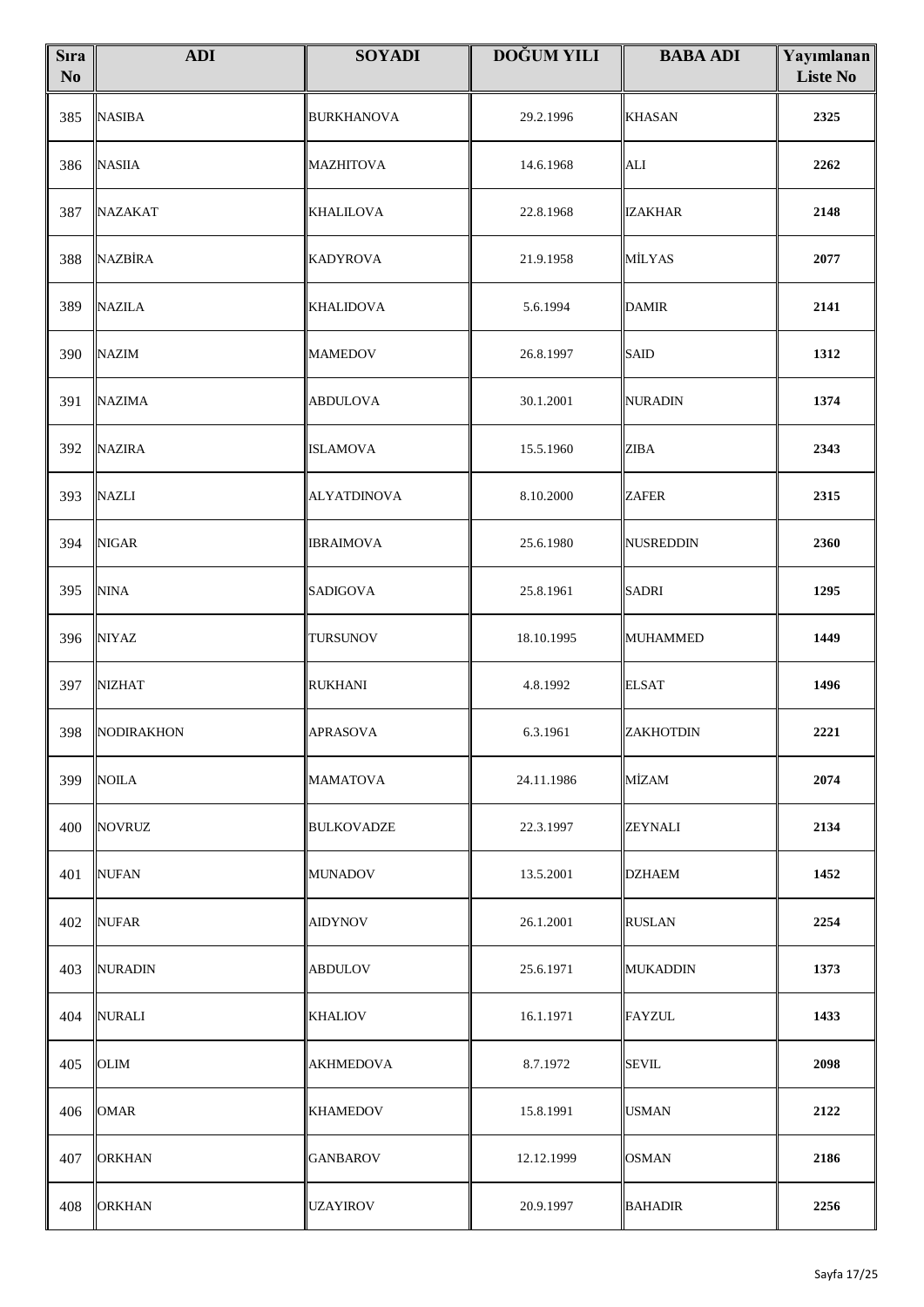| <b>S</b> ıra<br>No | <b>ADI</b>       | <b>SOYADI</b>      | <b>DOĞUM YILI</b> | <b>BABA ADI</b>   | Yayımlanan<br><b>Liste No</b> |
|--------------------|------------------|--------------------|-------------------|-------------------|-------------------------------|
| 409                | <b>ORKHAN</b>    | <b>RIZAYEV</b>     | 18.6.2002         | <b>DILAVER</b>    | 2356                          |
| 410                | <b>ORXAN</b>     | <b>KIRMANZADE</b>  | 30.6.1982         | <b>İSFANDİYAR</b> | 1520                          |
| 411                | <b>OSMAN</b>     | FEZLİEV            | 16.5.2001         | <b>GYIASEDDIN</b> | 1406                          |
| 412                | <b>OSMAN</b>     | NAZIMOVA           | 10.11.2001        | ALİ               | 2061                          |
| 413                | <b>PAKIZA</b>    | <b>FAZLIEVA</b>    | 21.7.2001         | <b>AKHMADZHAN</b> | 1534                          |
| 414                | <b>PALADOV</b>   | İZZATAGHA          | 1.10.1971         | MÜZEYFE           | 1347                          |
| 415                | <b>PALLI</b>     | <b>BINALI</b>      | 1.12.1971         | <b>ALTUN</b>      | 2073                          |
| 416                | <b>PAMAL</b>     | MAKHADINOV         | 23.10.1963        | <b>SAISMAIL</b>   | 2329                          |
| 417                | <b>RAFAEL</b>    | <b>ATAEV</b>       | 27.7.1997         | <b>BADIRSA</b>    | 2271                          |
| 418                | <b>RAFIG</b>     | <b>AKHMEDOV</b>    | 27.4.1973         | <b>SAKHISMAIL</b> | 1370                          |
| 419                | <b>RAHIM</b>     | <b>KHALILOVA</b>   | 29.4.1997         | <b>SULEYMAN</b>   | 1349                          |
| 420                | <b>RAKHIM</b>    | SAIFULOV           | 14.1.1975         | <b>SEIFULOV</b>   | 2227                          |
| 421                | <b>RAKHIMA</b>   | <b>CHUBANOVA</b>   | 26.6.1986         | <b>TAMAL</b>      | 1493                          |
|                    | 422 RAKHIMZHAN   | <b>SULTANOVA</b>   | 25.3.1958         | <b>AKRAM</b>      | 1482                          |
| 423                | <b>RAKHMAN</b>   | APRASOV            | 18.9.1960         | <b>NARVASTA</b>   | 2220                          |
| 424                | <b>RAMAZAN</b>   | <b>SULEIMANOV</b>  | 2.7.1977          | <b>TUFAN</b>      | 1390                          |
| 425                | <b>RAMAZAN</b>   | <b>DARVISHEV</b>   | 9.6.1985          | <b>ELKHON</b>     | 2102                          |
| 426                | <b>RAMILA</b>    | <b>BERIDZA</b>     | 6.1.1984          | BAHŞİ             | 2152                          |
| 427                | <b>RAMIZ</b>     | <b>KIBAROV</b>     | 3.1.1982          | <b>ABAMISLIM</b>  | 2164                          |
| 428                | <b>RAMIN</b>     | SEYFATOV           | 25.7.1982         | <b>HAYREDDIN</b>  | 2157                          |
| 429                | <b>RAMZI</b>     | <b>AMIROV</b>      | 24.5.1954         | <b>FAYZI</b>      | 1445                          |
| 430                | <b>RAMZIYA</b>   | <b>MADADOVA</b>    | 17.2.2002         | <b>RUSTAM</b>     | 1457                          |
| 431                | <b>RASHADDIN</b> | <b>GUSSEINOV</b>   | 22.6.2000         | <b>EYNADDIN</b>   | 1501                          |
| 432                | <b>RASHINAZ</b>  | <b>MAKHADINOVA</b> | 1.4.1964          | <b>DJAVAT</b>     | 2352                          |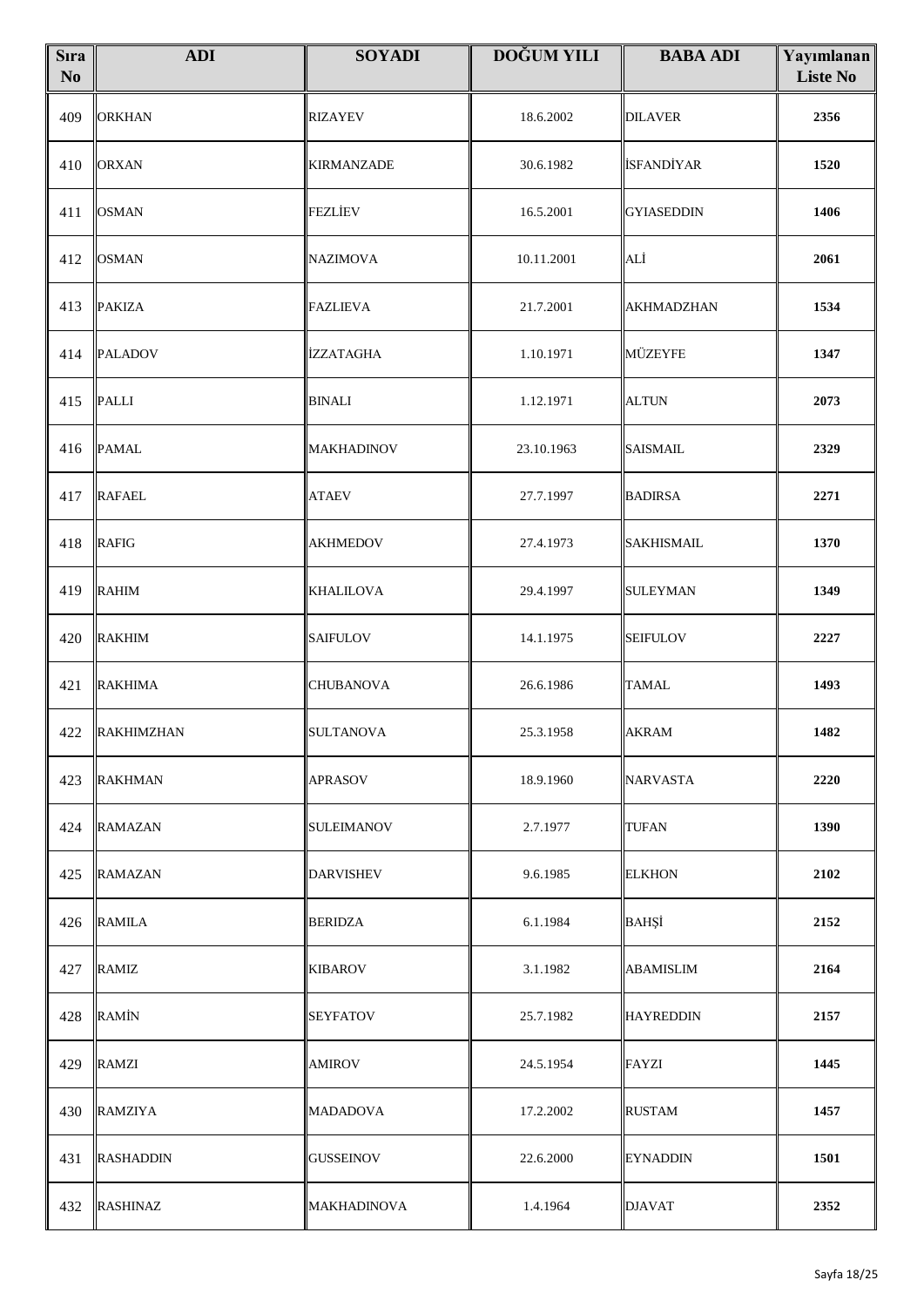| <b>S</b> ıra<br>No | <b>ADI</b>        | <b>SOYADI</b>     | <b>DOĞUM YILI</b> | <b>BABA ADI</b>   | Yayımlanan<br><b>Liste No</b> |
|--------------------|-------------------|-------------------|-------------------|-------------------|-------------------------------|
| 433                | <b>RASIK</b>      | <b>MUSAEV</b>     | 17.1.1987         | <b>MUŞTAK</b>     | 2163                          |
| 434                | <b>RASIMA</b>     | <b>OSMANOVA</b>   | 1.7.1935          | <b>CARELOV</b>    | 1553                          |
| 435                | <b>RASMIYYE</b>   | <b>HAFISOVA</b>   | 18.8.1984         | <b>DURALI</b>     | 2239                          |
| 436                | <b>RASSUL</b>     | <b>GASSANOV</b>   | 30.8.1979         | <b>NABI</b>       | 2233                          |
| 437                | <b>RAVNO</b>      | <b>USMANOVA</b>   | 24.10.1974        | <b>MIRCAVAT</b>   | 976                           |
| 438                | <b>RAVSHANBEK</b> | ASRATOV           | 25.5.1969         | <b>MERDALI</b>    | 2175                          |
| 439                | <b>RAZMI</b>      | <b>MURADOVA</b>   | 28.4.1997         | <b>NARIMAN</b>    | 1474                          |
| 440                | <b>REDZHAB</b>    | <b>KEKNADZE</b>   | 15.4.1953         | <b>NEDIM</b>      | 2140                          |
| 441                | <b>REIKHAN</b>    | <b>MEKHRIEVA</b>  | 11.10.1991        | <b>BAHTIYAR</b>   | 1412                          |
| 442                | <b>RIDVAN</b>     | <b>KHALILOVA</b>  | 2.10.1988         | <b>YUSUF</b>      | 2248                          |
| 443                | <b>ROZA</b>       | <b>DARVISHEVA</b> | 28.3.1989         | <b>ILHAM</b>      | 2101                          |
| 444                | <b>ROZA</b>       | <b>DUSARİYEVA</b> | 26.4.2002         | <b>NIYAZ</b>      | 2235                          |
| 445                | <b>RUSLAN</b>     | CHUBANOV          | 31.7.1981         | <b>SHAKHVALAT</b> | 1492                          |
|                    | 446 RUSLAN        | <b>AGALIYEV</b>   | 13.3.1982         | MEHTİALİ          | 1514                          |
| 447                | <b>RUSLAN</b>     | <b>TEMIROV</b>    | 9.3.1973          | <b>SABRIYA</b>    | 2069                          |
| 448                | <b>RUSLAN</b>     | <b>AIDYNOV</b>    | 30.7.1977         | SAYDILLAH         | 2303                          |
| 449                | <b>RUSLAN</b>     | MAKHSUPOV         | 30.4.2001         | <b>GULMAMED</b>   | 2306                          |
| 450                | <b>RUSTAM</b>     | DADAYEV           | 21.9.1995         | <b>BAKHTIYAR</b>  | 1450                          |
| 451                | <b>RUSTAM</b>     | <b>RUSTAMOV</b>   | 23.9.1986         | <b>KASIM</b>      | 2184                          |
| 452                | <b>RUSTAM</b>     | <b>ILIASOV</b>    | 4.12.1987         | İSMAİL            | 2195                          |
| 453                | <b>RUSTAM</b>     | <b>ALISHANOV</b>  | 4.1.1983          | <b>ISLAM</b>      | 2210                          |
| 454                | <b>RUSTAM</b>     | AKHMEDOV          | 2.11.1990         | <b>HUSAN</b>      | 2237                          |
| 455                | <b>RUSTAM</b>     | <b>DURSUNOV</b>   | 16.9.1990         | <b>BAIRAM</b>     | 2326                          |
| 456                | <b>RUZIVOI</b>    | <b>RUPATOV</b>    | 28.5.1952         | <b>RUPART</b>     | 1444                          |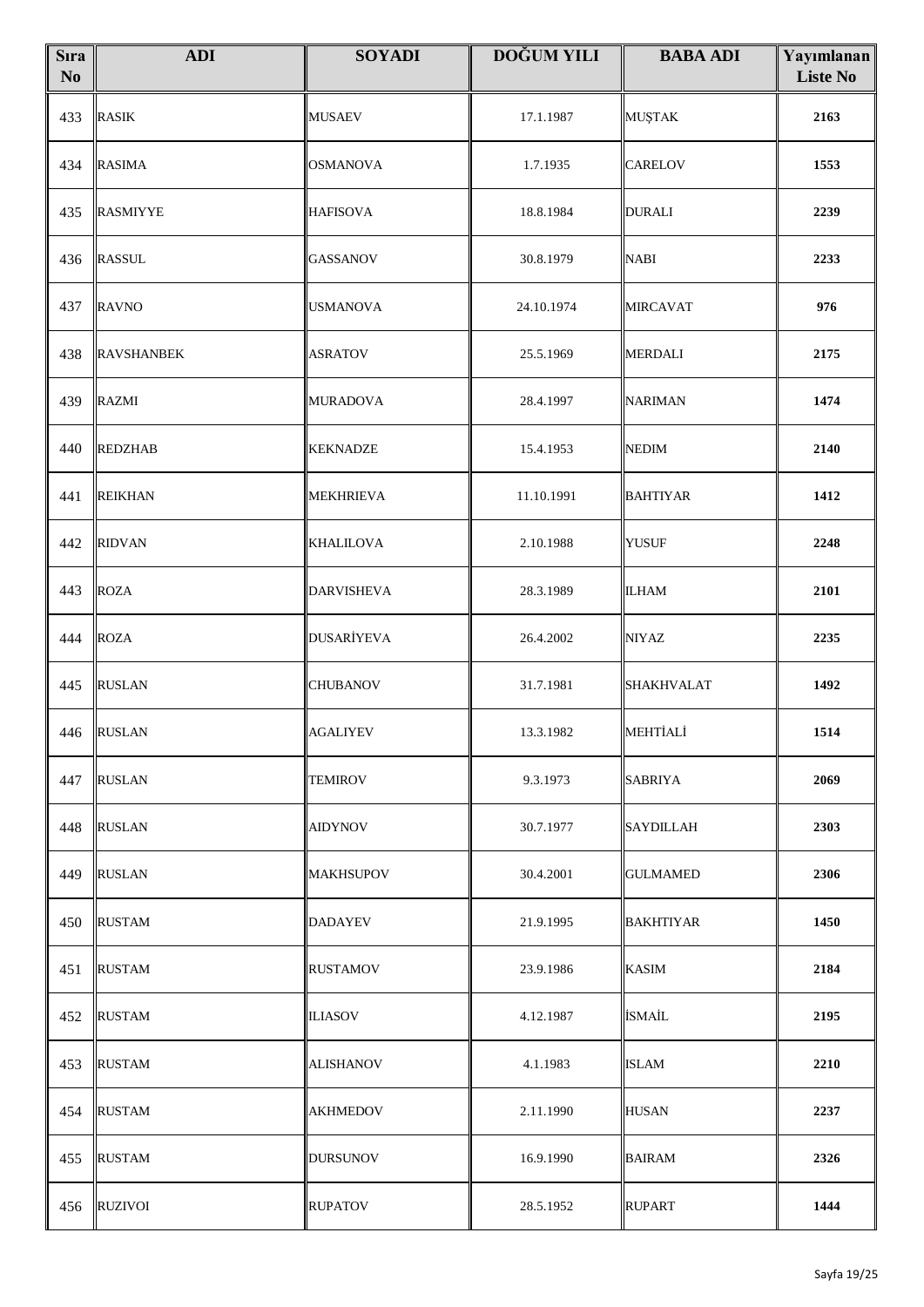| <b>S</b> ıra<br>No | <b>ADI</b>       | <b>SOYADI</b>      | <b>DOĞUM YILI</b> | <b>BABA ADI</b>  | Yayımlanan<br><b>Liste No</b> |
|--------------------|------------------|--------------------|-------------------|------------------|-------------------------------|
| 457                | <b>SABINA</b>    | <b>DURSUNOVA</b>   | 6.4.1995          | <b>ALAKSEY</b>   | 1512                          |
| 458                | <b>SABINA</b>    | MURSALOVA          | 2.1.1998          | <b>MAHAMMAD</b>  | 2180                          |
| 459                | <b>SABIT</b>     | MURTAZAYEVA        | 29.11.1961        | <b>MAHAMMAD</b>  | 2126                          |
| 460                | <b>SABRIIA</b>   | <b>AKHMEDOVA</b>   | 26.2.1983         | <b>ILHOMJON</b>  | 2085                          |
| 461                | <b>SABRIIA</b>   | SAKHANBAROVA       | 15.5.1964         | <b>LATIF</b>     | 2097                          |
| 462                | <b>SAFIYA</b>    | <b>ILYASOVA</b>    | 24.11.2001        | <b>RAMIZ</b>     | 2219                          |
| 463                | <b>SAHZHAKH</b>  | <b>BINALIEV</b>    | 7.4.1994          | <b>KHAKIM</b>    | 2131                          |
| 464                | <b>SAID</b>      | <b>ANSAROV</b>     | 14.5.1985         | <b>MAKHAMMAT</b> | 2067                          |
| 465                | <b>SAIDA</b>     | <b>DAVIDOVA</b>    | 29.8.1979         | <b>SAHSADA</b>   | 1420                          |
| 466                | <b>SAIFIDDIN</b> | <b>MARZHANOV</b>   | 16.8.1973         | SOFYAN           | 1532                          |
| 467                | <b>SAKIROVA</b>  | ZULEYXA            | 1.1.1970          | <b>CAXO</b>      | 2287                          |
| 468                | <b>SALAMAT</b>   | CHAKHALOVA         | 8.2.1965          | <b>MAHANBAT</b>  | 2348                          |
| 469                | <b>SALBI</b>     | <b>KARASMANOVA</b> | 16.1.1962         | <b>GUSEYNOV</b>  | 1354                          |
|                    | 470 SALIM        | <b>TEMIEV</b>      | 10.7.2000         | <b>KAFLAN</b>    | 1408                          |
| 471                | <b>SALIM</b>     | MARDALIEVA         | 2.3.1970          | <b>MUSA</b>      | 2158                          |
| 472                | SALIMA           | MAVLIUDOVA         | 23.10.1987        | <b>USEIN</b>     | 1551                          |
| 473                | <b>SALVI</b>     | <b>AIDINOVA</b>    | 26.3.1984         | <b>YASHA</b>     | 2192                          |
| 474                | <b>SANIAA</b>    | SAIPULLAEV         | 14.3.1967         | <b>KARIM</b>     | 1379                          |
| 475                | <b>SARDAL</b>    | <b>MAMEDOV</b>     | 10.12.1962        | <b>CASIM</b>     | 2075                          |
| 476                | <b>SARINAS</b>   | ABDİEVA            | 28.1.1963         | <b>NİDA</b>      | 2251                          |
| 477                | <b>SARVAL</b>    | <b>RASHIDOV</b>    | 6.9.1980          | <b>HAMIT</b>     | 2117                          |
| 478                | <b>SAYYARA</b>   | <b>SAYFULOVA</b>   | 26.12.1986        | <b>ANVAR</b>     | 1368                          |
| 479                | <b>SEIFULLA</b>  | <b>KHALILOV</b>    | 17.8.1999         | <b>BINALI</b>    | 1432                          |
| 480                | <b>SEVARA</b>    | <b>MARZHANOVA</b>  | 25.4.2002         | <b>SAIFIDDIN</b> | 1537                          |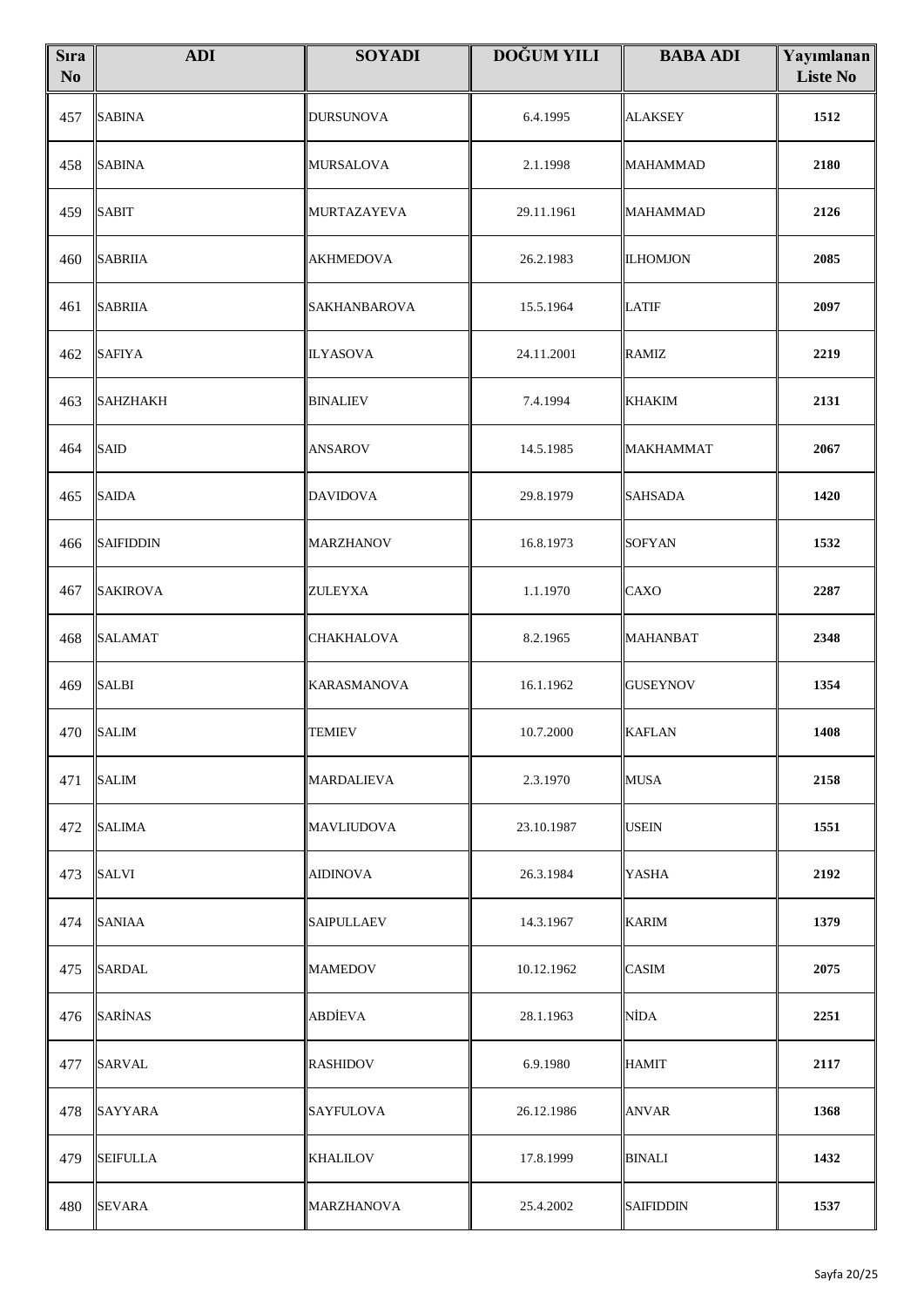| <b>S</b> ıra<br>N <sub>o</sub> | <b>ADI</b>       | <b>SOYADI</b>       | DOĞUM YILI | <b>BABA ADI</b>  | Yayımlanan<br><b>Liste No</b> |
|--------------------------------|------------------|---------------------|------------|------------------|-------------------------------|
| 481                            | <b>SEVDA</b>     | <b>KHATAMOVA</b>    | 30.9.2001  | <b>ANVARZHON</b> | 1403                          |
| 482                            | SEVDA            | <b>MURADOVA</b>     | 3.7.1998   | <b>MIZAM</b>     | 1415                          |
| 483                            | <b>SEVDA</b>     | <b>KHAMDIEVA</b>    | 6.7.1991   | <b>AHMAT</b>     | 1455                          |
| 484                            | <b>SEVDA</b>     | <b>HAMAZAYEVA</b>   | 17.8.1985  | <b>HALID</b>     | 1475                          |
| 485                            | <b>SEVDA</b>     | <b>SHAMILOVA</b>    | 23.9.1997  | <b>HAMID</b>     | 1533                          |
| 486                            | SEVDA            | <b>TAIZOVA</b>      | 16.3.1973  | <b>KOSELI</b>    | 2277                          |
| 487                            | <b>SEVDA</b>     | <b>ALIEVA</b>       | 6.5.1996   | <b>RUSTAM</b>    | 2286                          |
| 488                            | SEVGİ            | <b>RAMIZOVA</b>     | 4.7.2001   | <b>ZULFUGAR</b>  | 1517                          |
| 489                            | <b>SEVIL</b>     | <b>ZUFAROV</b>      | 25.7.1988  | <b>KHOZHAR</b>   | 2355                          |
| 490                            | <b>SEYFIDAR</b>  | <b>BAKIROV</b>      | 16.12.1962 | <b>ISRAFIL</b>   | 2341                          |
| 491                            | <b>SEYFULLA</b>  | <b>ALIYEVA</b>      | 20.5.1958  | <b>MACID</b>     | 1309                          |
| 492                            | <b>SHAFIKHA</b>  | <b>KAKHARMANOVA</b> | 9.12.1962  | NUSRADDIN        | 2070                          |
| 493                            | <b>SHAHSIYA</b>  | <b>GOCHALIYEVA</b>  | 8.9.1996   | <b>ABDULLA</b>   | 1393                          |
| 494                            | <b>SHAISMAIL</b> | <b>MAMEDOV</b>      | 13.7.1960  | <b>BADIR</b>     | 2196                          |
| 495                            | <b>SHAIZAR</b>   | <b>SHIRINOVA</b>    | 10.4.1970  | <b>KARA</b>      | 1515                          |
| 496                            | SHAKIR           | LUTFIYEV            | 14.2.1986  | <b>NABIJON</b>   | 2200                          |
| 497                            | SHAMIL           | <b>FARAMUZOV</b>    | 30.6.2000  | <b>SAVKAT</b>    | 1360                          |
| 498                            | SHAMISTAN        | <b>KOCHULAYEVA</b>  | 18.2.1961  | <b>LATIFSAH</b>  | 1417                          |
| 499                            | SHARIPA          | <b>KOKINAEVA</b>    | 15.8.1959  | <b>ZAYNULLA</b>  | 2324                          |
| 500                            | SHAVKAT          | JUSHKUNOV           | 28.12.1978 | <b>BEKIR</b>     | 2079                          |
| 501                            | SHERALI          | <b>DAVRUSHEV</b>    | 25.7.1966  | <b>MARDALI</b>   | 2258                          |
| 502                            | <b>SHERALI</b>   | SHAKHMANDAROV       | 24.10.1992 | <b>ROSTOV</b>    | 2301                          |
| 503                            | <b>SHIRIN</b>    | <b>IBRAIMOVA</b>    | 9.10.2000  | <b>SHAVALYAT</b> | 2236                          |
| 504                            | <b>SHIRIN</b>    | <b>NAZHIMOVA</b>    | 24.9.1985  | <b>MURTAZ</b>    | 2280                          |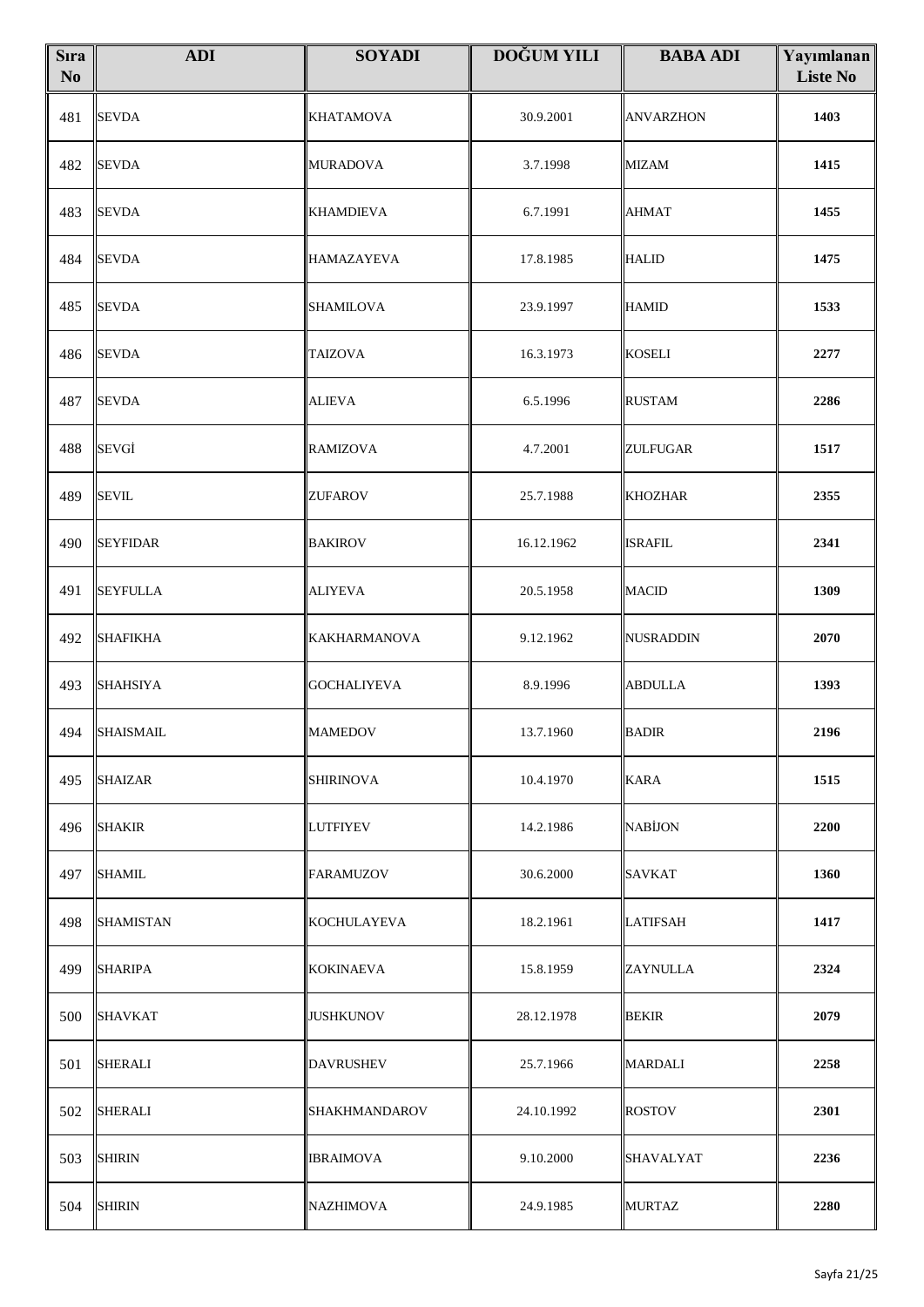| <b>S</b> ıra<br>N <sub>o</sub> | <b>ADI</b>        | <b>SOYADI</b>       | DOĞUM YILI | <b>BABA ADI</b>  | Yayımlanan<br><b>Liste No</b> |
|--------------------------------|-------------------|---------------------|------------|------------------|-------------------------------|
| 505                            | <b>SHOKHIDA</b>   | <b>DAVRUSHEVA</b>   | 10.4.1969  | <b>IKIMDAR</b>   | 2260                          |
| 506                            | <b>SHUKRI</b>     | MIRZAIEV            | 14.6.1995  | <b>HALIL</b>     | 1409                          |
| 507                            | <b>SIYARA</b>     | <b>ALIYEVA</b>      | 24.11.1982 | <b>ISPAMAN</b>   | 1491                          |
| 508                            | <b>SOFIIA</b>     | <b>BAIRAMOVA</b>    | 24.7.1995  | <b>AKHMED</b>    | 1518                          |
| 509                            | <b>SONA</b>       | <b>BUGRANOVA</b>    | 15.1.1997  | <b>IBRAHIM</b>   | 2143                          |
| 510                            | <b>SONIIA</b>     | <b>MARDELIEVA</b>   | 15.7.1969  | <b>HALID</b>     | 2191                          |
| 511                            | <b>SONYA</b>      | <b>EYUBOVA</b>      | 30.5.1981  | <b>BAYRAM</b>    | 2178                          |
| 512                            | <b>SULTAN</b>     | MUSTAFAYEVA         | 6.1.2000   | <b>VAID</b>      | 2291                          |
| 513                            | <b>SULTANBEK</b>  | <b>TURSUNOV</b>     | 13.10.1990 | <b>SAYT</b>      | 2349                          |
| 514                            | <b>SURAIE</b>     | <b>BAIRAMOVA</b>    | 9.9.1988   | <b>UMAR</b>      | 1483                          |
| 515                            | <b>TAGGUL</b>     | <b>ABDULLAYEVA</b>  | 29.10.1996 | <b>ISLAM</b>     | 1545                          |
| 516                            | <b>TAHIR</b>      | <b>AGHALIYEV</b>    | 24.10.1975 | <b>ALISULTAN</b> | 1391                          |
| 517                            | <b>TAKHIR</b>     | <b>BARATASHVILI</b> | 19.2.1973  | <b>MUZAMADIN</b> | 2128                          |
|                                | 518 TAKHIR        | <b>TAIROV</b>       | 6.10.1978  | <b>MAMED</b>     | 2359                          |
| 519                            | <b>TAKHMINA</b>   | <b>KHAMDIEVA</b>    | 20.2.2000  | <b>FAHRIDDIN</b> | 1378                          |
| 520                            | <b>TAMARA</b>     | <b>ALIEVA</b>       | 14.4.1971  | <b>KASIM</b>     | 2223                          |
| 521                            | <b>TEIFUR</b>     | <b>TAİFUROV</b>     | 7.2.1994   | <b>MUHLIS</b>    | 2285                          |
| 522                            | <b>TELMAN</b>     | <b>MEHRİYEV</b>     | 24.11.1979 | <b>İMDAT</b>     | 1369                          |
| 523                            | <b>TELMAN</b>     | <b>TAIROV</b>       | 19.3.1967  | <b>BEYTULLA</b>  | 2278                          |
| 524                            | <b>TUPIEVA</b>    | <b>NADIRA</b>       | 31.1.1987  | <b>KAMIL</b>     | 1290                          |
| 525                            | <b>TURKTAKHAN</b> | <b>VEYSALOV</b>     | 23.2.1972  | <b>İSMAİL</b>    | 1311                          |
| 526                            | <b>TURSUN</b>     | <b>SAYFULOVA</b>    | 25.4.1983  | <b>MUHSIN</b>    | 2168                          |
| 527                            | <b>ULFAN</b>      | <b>DZHALALOV</b>    | 26.3.1958  | NUFAR            | 1428                          |
| 528                            | <b>UMUD</b>       | <b>JUMALIYEV</b>    | 1.10.1994  | <b>EZELHAN</b>   | 1414                          |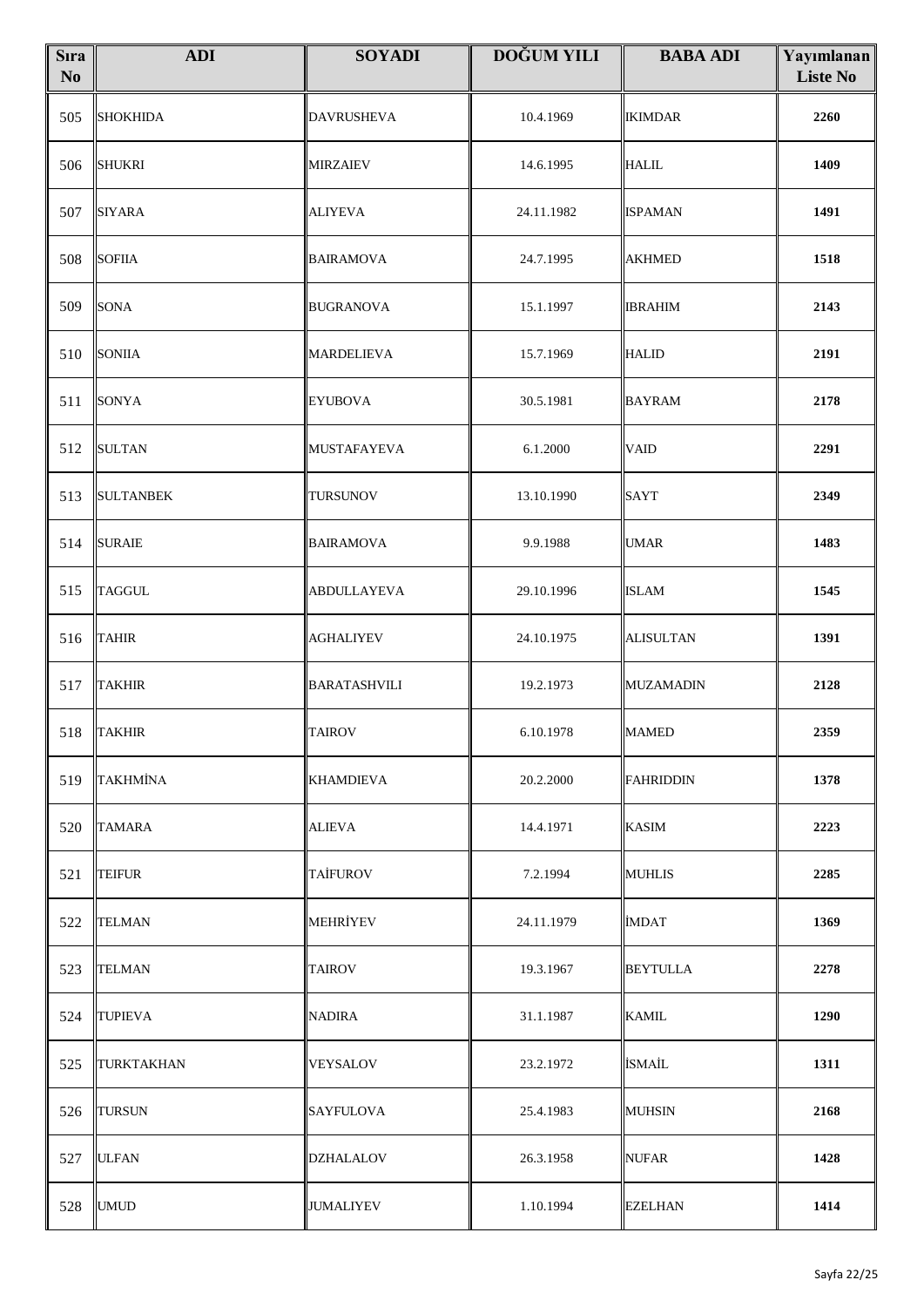| <b>S</b> ıra<br>N <sub>0</sub> | <b>ADI</b>     | <b>SOYADI</b>     | <b>DOĞUM YILI</b> | <b>BABA ADI</b>   | Yayımlanan<br><b>Liste No</b> |
|--------------------------------|----------------|-------------------|-------------------|-------------------|-------------------------------|
| 529                            | <b>USMAN</b>   | <b>FAZAİROV</b>   | 27.11.1961        | ALİ               | 1316                          |
| 530                            | <b>VAGIF</b>   | <b>KAZIMOVA</b>   | 1.3.1971          | <b>NAZIM</b>      | 1337                          |
| 531                            | <b>VEISAL</b>  | <b>MUSLIMOV</b>   | 1.11.2000         | <b>HUSEN</b>      | 1540                          |
| 532                            | VIDADI         | <b>MAMMADOVA</b>  | 3.3.1984          | <b>VAQIF</b>      | 2311                          |
| 533                            | YAHYA          | <b>MURADLI</b>    | 29.10.2001        | ZASLAN            | 1413                          |
| 534                            | <b>YASHAR</b>  | <b>MAMMADOV</b>   | 22.12.2001        | <b>CAFER</b>      | 2108                          |
| 535                            | YAZDAN         | <b>NIYAZOVA</b>   | 2.10.1953         | <b>NIYAZ</b>      | 2304                          |
| 536                            | <b>YILDIZ</b>  | <b>MAMEDOVA</b>   | 9.2.1993          | <b>ISDAVLAT</b>   | 2159                          |
| 537                            | <b>YONZHA</b>  | <b>KIKNADZE</b>   | 1.7.1990          | <b>NURIDDIN</b>   | 2082                          |
| 538                            | <b>YULDUZ</b>  | <b>MURSALOVA</b>  | 21.3.1987         | <b>ABDAZIM</b>    | 2174                          |
| 539                            | YURSILYA       | <b>MURADOVA</b>   | 13.1.1986         | <b>MUSTAFA</b>    | 1322                          |
| 540                            | <b>YUSSUF</b>  | <b>GAFUROV</b>    | 16.4.1998         | <b>GAFUROV</b>    | 2106                          |
| 541                            | YUSUPZHAN      | <b>KURBANOV</b>   | 30.5.1974         | <b>MUSLIM</b>     | 2156                          |
|                                | 542 ZAADIN     | <b>IBRAGIMOVA</b> | 23.11.1988        | <b>MURADIN</b>    | 1439                          |
| 543                            | <b>ZAIDA</b>   | <b>DAVRISHEV</b>  | 2.1.1982          | <b>SABIR</b>      | 2095                          |
| 544                            | ZAIDA          | <b>KUCHIEVA</b>   | 5.8.1983          | NURALI            | 2310                          |
| 545                            | ZAINAP         | <b>JUSHKUNOV</b>  | 11.5.1983         | <b>ANVAR</b>      | 2078                          |
| 546                            | <b>ZAKHID</b>  | <b>IURSHANOVA</b> | 13.10.1992        | <b>ZAIR</b>       | 1447                          |
| 547                            | <b>ZAKHIDA</b> | <b>MAMEDOVA</b>   | 10.6.1978         | <b>MUSTAFA</b>    | 1509                          |
| 548                            | ZAKHIDA        | <b>AKHEDOVA</b>   | 6.8.1988          | <b>ZAKHADIN</b>   | 2150                          |
| 549                            | ZAKIRA         | <b>BADALOVA</b>   | 24.5.1984         | <b>ALLAHVERDİ</b> | 1362                          |
| 550                            | ZAMBIGYUL      | ZABIDOVA          | 2.9.1965          | PAŞA              | 2296                          |
| 551                            | <b>ZAMINA</b>  | <b>MURADOVA</b>   | 3.11.1971         | <b>MALIK</b>      | 1427                          |
| 552                            | <b>ZAMINA</b>  | <b>EMINOVA</b>    | 12.4.1985         | <b>MAHAMMAD</b>   | 2113                          |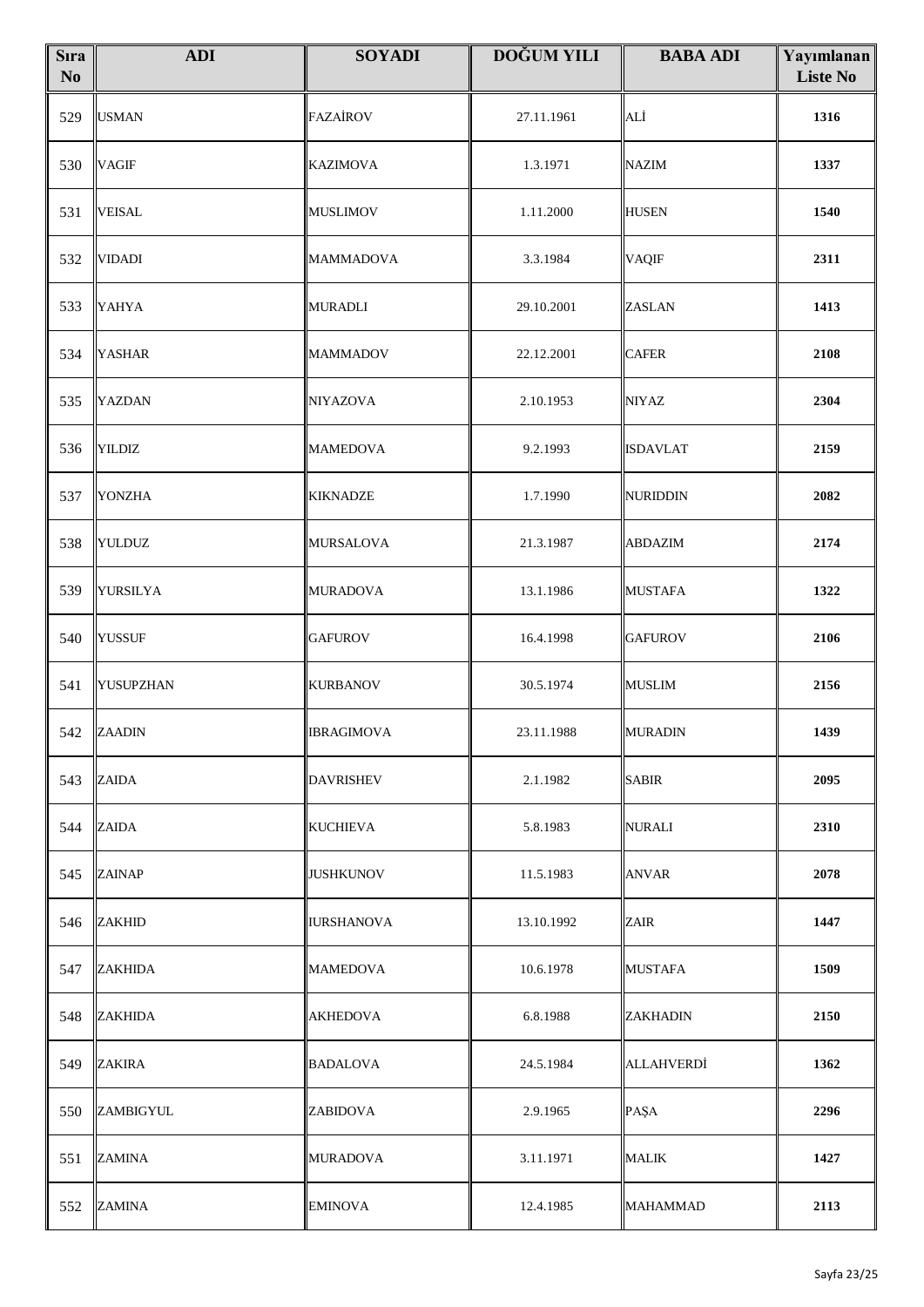| <b>S</b> ıra<br>No | <b>ADI</b>       | <b>SOYADI</b>        | <b>DOĞUM YILI</b> | <b>BABA ADI</b>   | Yayımlanan<br><b>Liste No</b> |
|--------------------|------------------|----------------------|-------------------|-------------------|-------------------------------|
| 553                | <b>ZAMINA</b>    | <b>HUSEYNOVA</b>     | 3.8.1972          | <b>MUDDIN</b>     | 2292                          |
| 554                | <b>ZAMIRA</b>    | <b>PASHAYEVA</b>     | 20.10.1964        | <b>TAKSIM</b>     | 1437                          |
| 555                | <b>ZAMIRA</b>    | <b>OSMANOVA</b>      | 10.9.1986         | <b>TAMAL</b>      | 2252                          |
| 556                | <b>ZAMIRA</b>    | <b>KHAMRAEVA</b>     | 17.10.1982        | <b>BALKIYE</b>    | 2257                          |
| 557                | <b>ZAMIRA</b>    | <b>KAVBANOVA</b>     | 2.2.1999          | <b>KAMILDZHON</b> | 2288                          |
| 558                | ZARIFA           | <b>AHMADOVA</b>      | 10.10.1985        | <b>TAMINDAR</b>   | 1410                          |
| 559                | <b>ZARNISHAN</b> | <b>AKHMEDOVA</b>     | 11.7.1996         | <b>KERİM</b>      | 1497                          |
| 560                | <b>ZEIHAN</b>    | <b>TAMİİEVA</b>      | 1.1.1973          | <b>AHMED</b>      | 2250                          |
| 561                | <b>ZEINAB</b>    | <b>ASHIMOVA</b>      | 3.1.1987          | <b>USEN</b>       | 2104                          |
| 562                | <b>ZEINAL</b>    | ABASOV               | 22.11.1960        | <b>MEHYAR</b>     | 2165                          |
| 563                | <b>ZEINAP</b>    | IZMULLAYEV           | 17.12.1988        | <b>BAHADIR</b>    | 1480                          |
| 564                | <b>ZEINAP</b>    | <b>KOCHIYEVA</b>     | 19.1.1995         | <b>GARIP</b>      | 2336                          |
| 565                | <b>ZENFIRA</b>   | <b>BALABEKOVA</b>    | 12.6.1974         | <b>MANSUR</b>     | 1423                          |
|                    | 566 ZENFIRA      | <b>GASANOVA</b>      | 1.12.1970         | NİYAZ             | 2103                          |
| 567                | <b>ZEYNAB</b>    | <b>KHAZANASHVILI</b> | 22.3.1977         | PAŞA              | 2161                          |
| 568                | <b>ZHABBAR</b>   | <b>MADDINOV</b>      | 28.11.1986        | <b>SARDAL</b>     | 1332                          |
| 569                | <b>ZHAMILIA</b>  | <b>MAMEDOVA</b>      | 19.7.1986         | <b>SARDAL</b>     | 2076                          |
| 570                | <b>ZHAMISAR</b>  | <b>TAIROV</b>        | 2.11.1981         | <b>ALICAN</b>     | 977                           |
| 571                | <b>ZINNAT</b>    | <b>NAZIMOVA</b>      | 10.5.1953         | <b>MAPIZ</b>      | 2062                          |
| 572                | <b>ZIYA</b>      | <b>ALIYEVA</b>       | 26.11.1988        | <b>SAHRAB</b>     | 1521                          |
| 573                | <b>ZOKHRA</b>    | <b>KURBANOVA</b>     | 10.5.1996         | <b>ERKİN</b>      | 1500                          |
| 574                | <b>ZUFAR</b>     | ZUFAROV              | 7.1.2002          | ZAKIR             | 2316                          |
| 575                | <b>ZUKHRA</b>    | DZHALALOV            | 18.11.1970        | <b>BAHRI</b>      | 1353                          |
| 576                | <b>ZUKHRA</b>    | <b>BASHIDOVA</b>     | 15.6.1996         | <b>RASHIDOV</b>   | 1402                          |